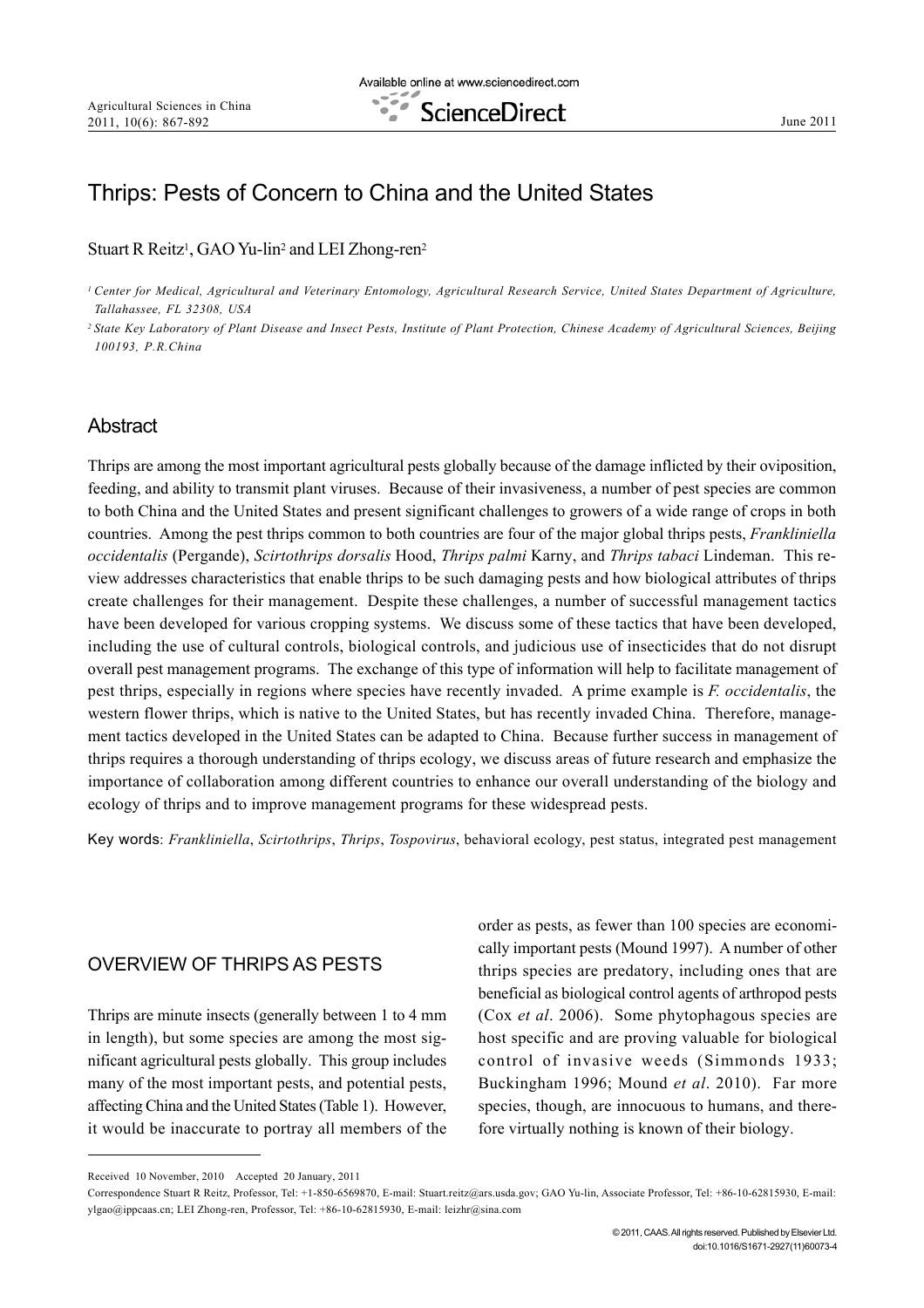Thrips comprise the order Thysanoptera, of which there are presently over 5 500 described species. The order is divided into two suborders, the Tubulifera and Terebrantia. Approximately 60% of the species are in the Tubulifera, which contains a single family, the Phlaeothripidae. There are eight recognized, extant families in the Terebrantia: Uzelothripidae, Merothripidae, Aeolothripidae, Adiheterothripidae, Melanthripidae, Fauriellidae, Heterothripidae, and Thripidae (Mound and Morris 2007). The order Thysanoptera is considered a monophyletic taxon, primarily based on the asymmetric mouthparts, where only the left mandible is fully developed and functional. The two suborders of Tubulifera and Terebrantia also are well-founded based on differences in ovipositor shape, wing structure, and the number of immature stages. Beyond that, the phylogeny of thrips is poorly understood and requires more study to establish a predictive classification of relationships within the order (Mound and Morris 2007).

Almost all species of pest thrips (>90%) are in the Terebrantian family Thripidae (Moritz *et al*. 2004b). Only a few species of Phlaeothripidae are considered to be pests. These include *Gynaikothrips ficorum* (Marchal) and *Gynaikothrips uzeli* (Zimmerman) as pests of *Ficus,* and *Haplothrips* spp., which include pests of grains in Europe and central Asia. Because the primary agricultural pests are species in the family Thripidae, this review will focus on the biology, ecology and management of those pest species. A number of pest species are common to both China and the United States. These include four of the major global thrips pests, *Frankliniella occidentalis* (Pergande), *Scirtothrips dorsalis* Hood, *Thrips palmi* Karny, and *Thrips tabaci* Lindeman.

These particular species have become global pests as they have been transported on agricultural produce. The onion thrips, *T. tabaci*, is possibly one of the earliest known examples of an invasive species, as it was spread on garlic and onions transported by Roman armies across the Roman Empire (Mound 2005). The western flower thrips *F. occidentalis*, which is native to western North America, received little attention as a pest until a pesticide resistant strain emerged from California greenhouses in the 1970's and subsequently spread rapidly around the world (Kirk and Terry 2003;

Reitz 2009). Since 1980, *F. occidentalis* has been the most intensively studied species of Thysanoptera, accounting for over one third of the publications on the order (Reitz 2009).

At present in the United States, *F. occidentalis* is distributed throughout the western United States (its native range), Hawaii and the southern and eastern United States. Its emergence in the eastern and southern United States coinicided with its global range expansion (Kirk and Terry 2003). In China, *F. occidentalis* was first intercepted in quarantine in Kunming in 2000 (Jiang *et al*. 2001), and was then found to be established in pepper greenhouses in Beijing (Zhang *et al*. 2003; Lei *et al*. 2004; Ren *et al*. 2006). Subsequently, its known distribution in China has rapidly expanded. It has been reported in Lincang, Yunnan Province (Xu and Wei 2005), Qingdao, Shangdong Province (Zheng *et al*. 2007), Hangzhou, Zhejiang Province (Wu *et al*. 2009), Nanjing, Jiangsu Province (Yan *et al*. 2010), Guiyang, Guizhou Province (Yu *et al*. 2009), and Yingchuan, Ningxia Province (Li *et al*. 2009).

In a similar situation, *T. palmi* was largely restricted to its native region of southern Asia before 1980, but since then it has spread throughout tropical and subtropical areas around the world, as well as temperate greenhouse production systems (Murai 2002; Cannon *et al*. 2007). It occurs in two of the United States, Hawaii and Florida (Johnson 1986; Tsai *et al*. 1995), and is present in at least 15 provinces in China, including Zhejiang, Hunan, Guangdong, Guangxi, Hainan, Sichuan, Yunnan, and Tibet (Han 1997). *Scirtothrips dorsalis* is another species that had limited distribution in its native range of southern Asia until recently (Vierbergen and Reynaud 2005). This thrips is a common pest thrips in southern China, in particular in Guangdong, Guangxi, Hunan, Jiangxi, Fujian, Anhui and Yunnan provinces (Han 1997). In the United States, *S. dorsalis* was first discovered in Hawaii in 1987; subsequently, it was found in Florida in 2005 and continues to spread through the southern United States (Ludwig 2009; Edwards *et al*. 2010). Although these four species are among the most widespread and important pest thrips, many other species are regionally important pests (Table 1). These other species share similar characteristics with the major global pests, and hence could yet become global pests as well.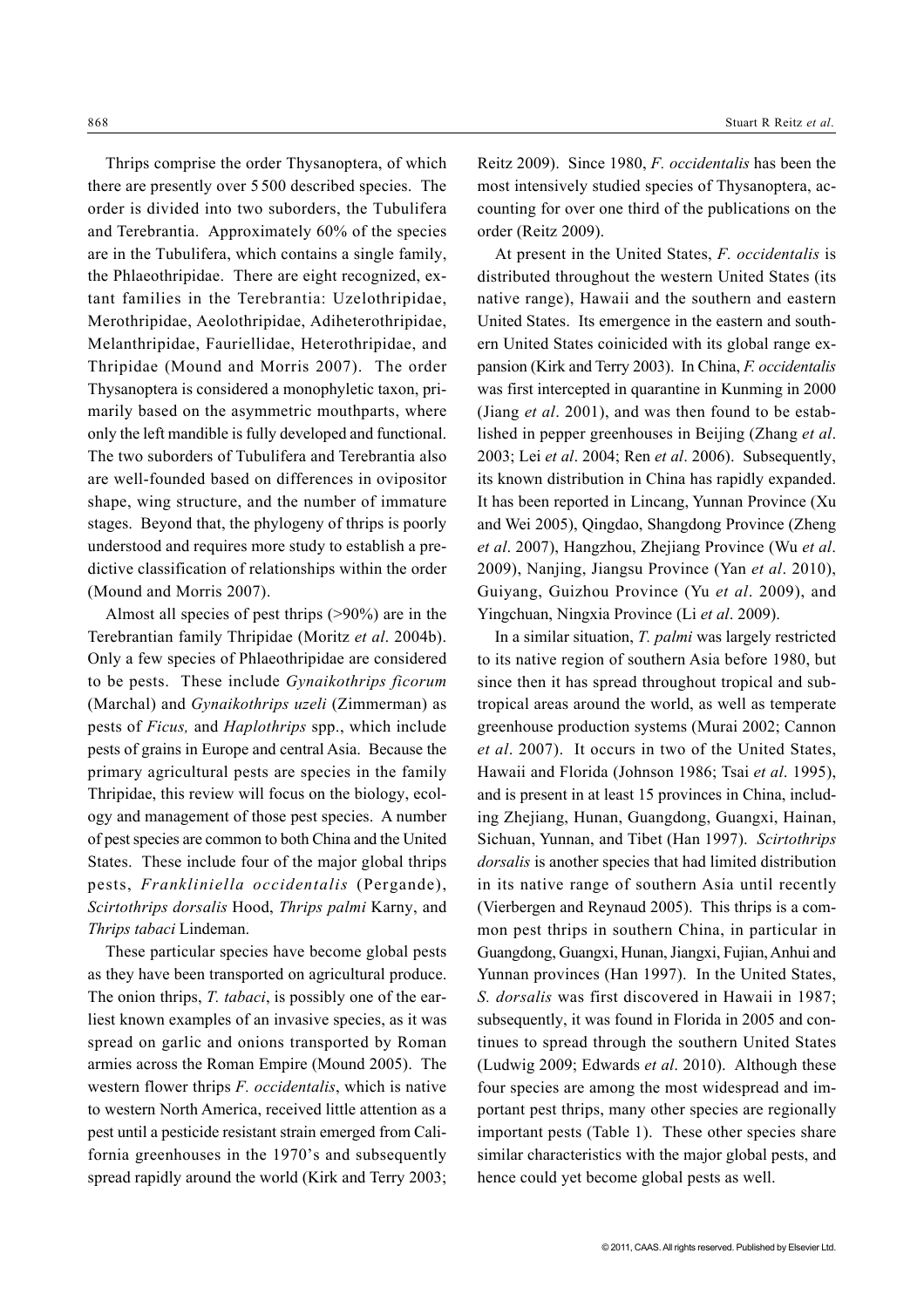Table 1 Major thrips pests of significance to China and the United States<sup>1)</sup>

|                                           | Pest status                         |                                     |                                     |
|-------------------------------------------|-------------------------------------|-------------------------------------|-------------------------------------|
| Species                                   | China                               | The United States                   | Tospoviruses vectored <sup>2)</sup> |
| <b>Family Phlaeothripidae</b>             |                                     |                                     |                                     |
| Gynaikothrips ficorum (Marchal)           | Ficus <sup>*</sup>                  | Ficus <sup>*</sup>                  |                                     |
| Gynaikothrips uzeli Zimmerman             | Ficus <sup>*</sup>                  | Ficus <sup>*</sup>                  |                                     |
| Haplothrips aculeatus (F.)                | Grains, rice*                       | Grains, rice*                       |                                     |
| Haplothrips tritici Kurdjumov             | Wheat*                              |                                     |                                     |
| Hoplothrips fungosus Moulton              | Mushroom <sup>*</sup>               |                                     |                                     |
| Liothrips vaneeckei Priesner              | Xinjiang fritillary*                |                                     |                                     |
| <b>Family Thripidae</b>                   |                                     |                                     |                                     |
| Anaphothrips obscurus (Muller)            | Maize, grains*                      | Grains, grasses*                    |                                     |
| Anaphothrips sudanensis Trybom            | Cereals*                            |                                     |                                     |
| Aptinothrips stylifer Trybom              | Barley*                             |                                     |                                     |
| Caliothrips fasciatus (Pergande)          |                                     | Legumes, citrus*                    |                                     |
| Ceratothripoides claratris (Shumsher)     |                                     |                                     | CaCV                                |
| Chirothrips manicatus Haliday             |                                     | Grasses*                            |                                     |
| Dendrothrips ornatus (Jablonowski)        | Lilac**                             |                                     |                                     |
| Dichromothrips corbetti (Priesner)        | Orchids***                          |                                     |                                     |
| Dichromothrips smithi (Zimmerman)         | Orchids***                          |                                     |                                     |
| Drepanothrips reuteri Uzel                | Grape*                              | Grape**                             |                                     |
| Echinothrips americanus Morgan            |                                     | Greenhouse and landscape            |                                     |
|                                           |                                     | ornamentals*                        |                                     |
|                                           |                                     |                                     |                                     |
| Frankliniella fusca (Hinds)               |                                     | cotton, groundnut,                  | <b>TSWV</b>                         |
|                                           |                                     | tobacco, tomato***                  |                                     |
| Frankliniella intonsa (Trybom)            | Ornamentals, rice***                | forage legumes,                     | INSV, GRSV, TCSV, TSWV              |
|                                           |                                     | ornamentals, vegetables*            |                                     |
| Frankliniella occidentalis (Pergande)     | Tree fruits, small fruits,          | Tree Fruits, small fruits,          | TSWV, INSV, ANSV                    |
|                                           | Ornamentals, vegetable***           | ornamentals, vegetable***           |                                     |
| Frankliniella schultzei (Trybom)          |                                     | Ornamentals, vegetables**           | <b>GRSV, TSWV</b>                   |
| Frankliniella tenuicornis (Uzel)          | Rice*                               | Yes                                 |                                     |
| Fulmekiola serrata (Kobus)                | Sugarcane*                          |                                     |                                     |
| Heliothrips haemorrhoidalis (Bouché)      |                                     | Avocado, ornamentals*               |                                     |
| Hercinothrips femoralis (Reuter)          |                                     | Banana, cotton, ornamentals,        |                                     |
|                                           |                                     | sugarcane, vegetables**             |                                     |
| Lefroyothrips lefroyi (Bagnall)           | Tea <sup>*</sup>                    |                                     |                                     |
| Limothrips cerealium Haliday              |                                     | Grains*                             |                                     |
| Megalurothrips distalis (Karny)           | Groundnut, legumes,                 |                                     |                                     |
|                                           | ornamentals**                       |                                     |                                     |
| Megalurothrips usitatus (Bagnall)         | Legumes***                          |                                     |                                     |
| Microcephalothrips abdominalis (Crawford) | Daisy*                              | Ornamentals*                        | <b>TYRV</b>                         |
| Odontothrips spp.                         | Alfalfa, clover**                   |                                     |                                     |
| Pseudodendrothrips mori (Niwa)            | Mulberry <sup>*</sup>               |                                     |                                     |
| Psilothrips indicus Bhatti                | China wolfberry*                    |                                     |                                     |
| Rhipiphorothrips cruentatus Hood          | Grape, rose, wax apple***           |                                     |                                     |
| Scirtothrips aurantii Faure               |                                     |                                     |                                     |
| <i>Scirtothrips citri</i> (Moulton)       |                                     | Citrus, small fruits**              |                                     |
| Scirtothrips dorsalis Hood                | Citrus, cotton, melon, ornamentals, | Citrus, cotton, melon, ornamentals, | GBNV, GYSV, GCFSV                   |
|                                           | small fruits, tea, vegetables***    | small fruits, tea, vegetables***    |                                     |
| Selenothrips rubrocinctus (Giard)         | Litchi, mango**                     | Avocado*                            |                                     |
| Sericothrips variabilis Beach             |                                     | Soybean*                            |                                     |
| Stenchaetothrips biformis (Bagnall)       | Rice, sugarcane, grains,            |                                     |                                     |
|                                           | Weeds, maize*                       |                                     |                                     |
| Taeniothrips inconsequens (Uzel)          |                                     | Sugar maple**                       |                                     |
| Thrips atratus Haliday                    | Ornamentals*                        | Ornamentals*                        |                                     |
| Thrips flavidulus (Bagnall)               | Apple*                              |                                     |                                     |
| Thrips flavus Schrank                     | Cotton*                             |                                     |                                     |
|                                           |                                     | Ctrus, ornamentals*                 |                                     |
| Thrips hawaiiensis (Morgan)               | Banana, citrus, ornamentals,        |                                     |                                     |
|                                           | tea, tobacco***                     |                                     |                                     |
| Thrips palmi Karny                        | Ornamentals, melons,                | Ornamentals, melons, vegetables***  | CCSV, CACV, MYSV,                   |
|                                           | vegetables***                       |                                     | GBNV, WBNV, WSMoV                   |
| <i>Thrips simplex</i> (Morison)           | Oil tung, gladiolus***              | Gladiolus*                          |                                     |
| Thrips tabaci Lindeman                    | Onion, cotton, tobacco,             | Onion, cotton, tobacco,             | IYSV, TSWV                          |
|                                           | Ornamentals, vegetables***          | Ornamentals, vegetables***          |                                     |
| Thrips vulgatissimus Haliday              | Barley, wheat, buckwheat*           | Wheat*                              |                                     |

<sup>1)</sup>This list includes species that are established in either country are included as are known invasive species that are likely to become established. Relative importance as a pest: \* , minor pest; \*\*, moderate pest; \*\*\*, major pest of concern.

2) See Table 2 for explanations of virus acronyms.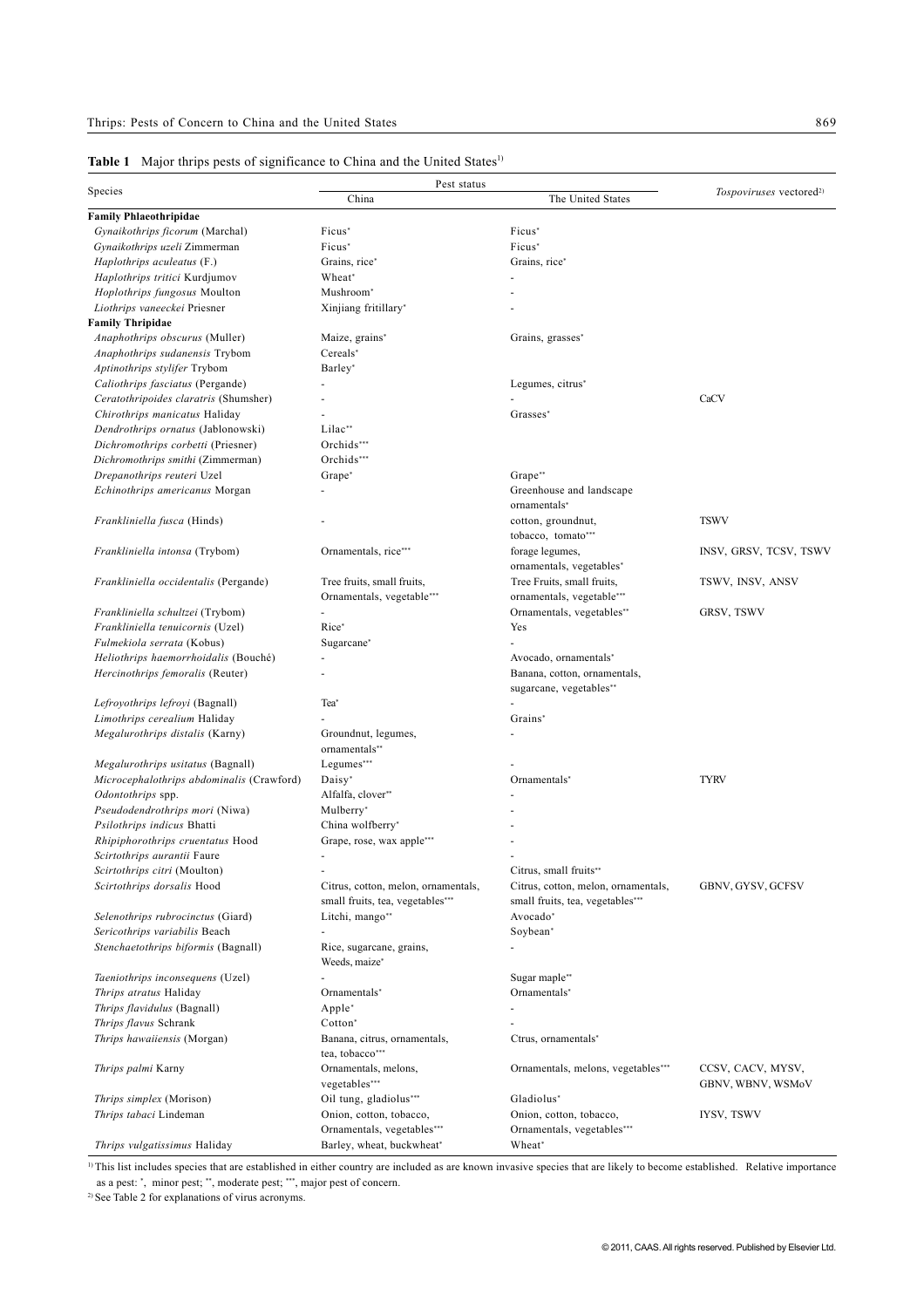### LIFE CYCLE OF PEST THRIPS

The general life cycles of Terebrantian thrips are similar to one another. The life stages consist of the egg, two active feeding larval instars, two quiescent, nonfeeding instars, the propupa and pupa, and the adult. In addition to these stages, Tubuliferan thrips have a second pupal stage. Thripidae females use their sawlike ovipositor to make an incision into plant tissue and then the egg is embedded into the incision (Lewis 1973). Thripidae females may lay eggs in any non-woody aboveground plant tissue, including stems, foliage, flowers, and fruits. Adults and larvae tend to occupy similar ecological niches and feed on similar host resources (Kirk 1997). The spatial distribution of adults and larvae within plants may differ (Reitz 2002; Mo *et al*. 2008), but adults and larvae tend to prefer concealed, protected habitats on plants, such as flowers, buds, or where leaves are appressed to one another (Lewis 1973). This highly thigmotactic behavior can make it difficult to detect infestations on plants and to successfully treat infestations with contact insecticides. Likewise because eggs of Terebrantian thrips are embedded in plant tissues, they are difficult to detect and are not very susceptible to fumigation (MacDonald 1993; Janmaat *et al*. 2002; Simpson *et al*. 2007). The non-feeding pupal stages are generally found off plants in leaf litter or the top layer of soil, but pupae may also remain on plants, especially those with complex floral architecture (Buitenhuis and Shipp 2008).

Most pest species are highly polyphagous, in terms of the number of plants that adults of a particular species are known to feed. These polyphagous species have been portrayed as phytophagous opportunists that exploit ephemerally available hosts, both temporally and spatially (Mound and Teulon 1995). Therefore, one of the most important aspects to understanding thrips biology and ecology is proper characterization of the reproductive hosts of a species. From an ecological perspective, reproductive hosts are those that support significant larval development so that population growth rates would be positive. However, most host associations are based on recordings of adults on particular plants (Mound 2005). These data are important in pest management terms for understanding which crops may be susceptible to damage, but they are of limited use in

understanding sources of thrips populations. Some field studies have examined the association of larvae and adults with plants (Yudin *et al*. 1986; Milne and Walter 1998; Groves *et al*. 2002; Paini *et al*. 2007; Northfield *et al*. 2008; Wu *et al*. 2009; Zhi *et al*. 2010). These studies clearly indicate that adults can occur in large numbers on plants where reproduction is minimal, and that certain plants are more suitable reproductive hosts than others. A number of laboratory assays have confirmed that reproductive success varies widely across hosts (Tsai *et al*. 1995; de Kogel *et al*. 1997; Zhi *et al*. 2010). However, no selective study can completely characterize the breeding range of any particular species. A great challenge in characterizing the reproductive biology and host plant relationships of thrips has been a lack of robust taxonomic keys for the immature stages of thrips. Results of field studies often include data on separate species for adults, but pooled larval data. Studies in which field collected larvae have been reared to adulthood for identification are subject to biases from differential mortality under laboratory rearing conditions. One approach that is being developed to circumvent the need for morphological keys is the use of molecular genetic identification methods (Moritz *et al*. 2004b; You *et al*. 2007). These methods have the advantages of being able to be used for the identification of all ontogenetic stages and requiring the use of standard molecular analysis techniques rather than specialized taxonomic expertise. These molecular analyses will be employed more widely as their costs continue to decline.

A further complication in the understanding of species host ranges lies in their intraspecific variation, including populations with differing host affinities. While this variation is not unexpected among such cosmopolitan pests, biologically distinct populations of the same species may exist within the same geographic area. Within *T. tabaci*, rearing experiments have demonstrated that populations can be better adapted to certain plants than others, leading to host associated genetic differentiation (Chatzivassiliou *et al*. 2002, Brunner *et al*. 2004). Host associated populations have also been reported for *F. occidentalis* (de Kogel *et al*. 1997), with some populations outperforming others on certain hosts. These results underscore the importance of evaluating thrips responses under varying local conditions.

Not only is there evidence of polymorphisms within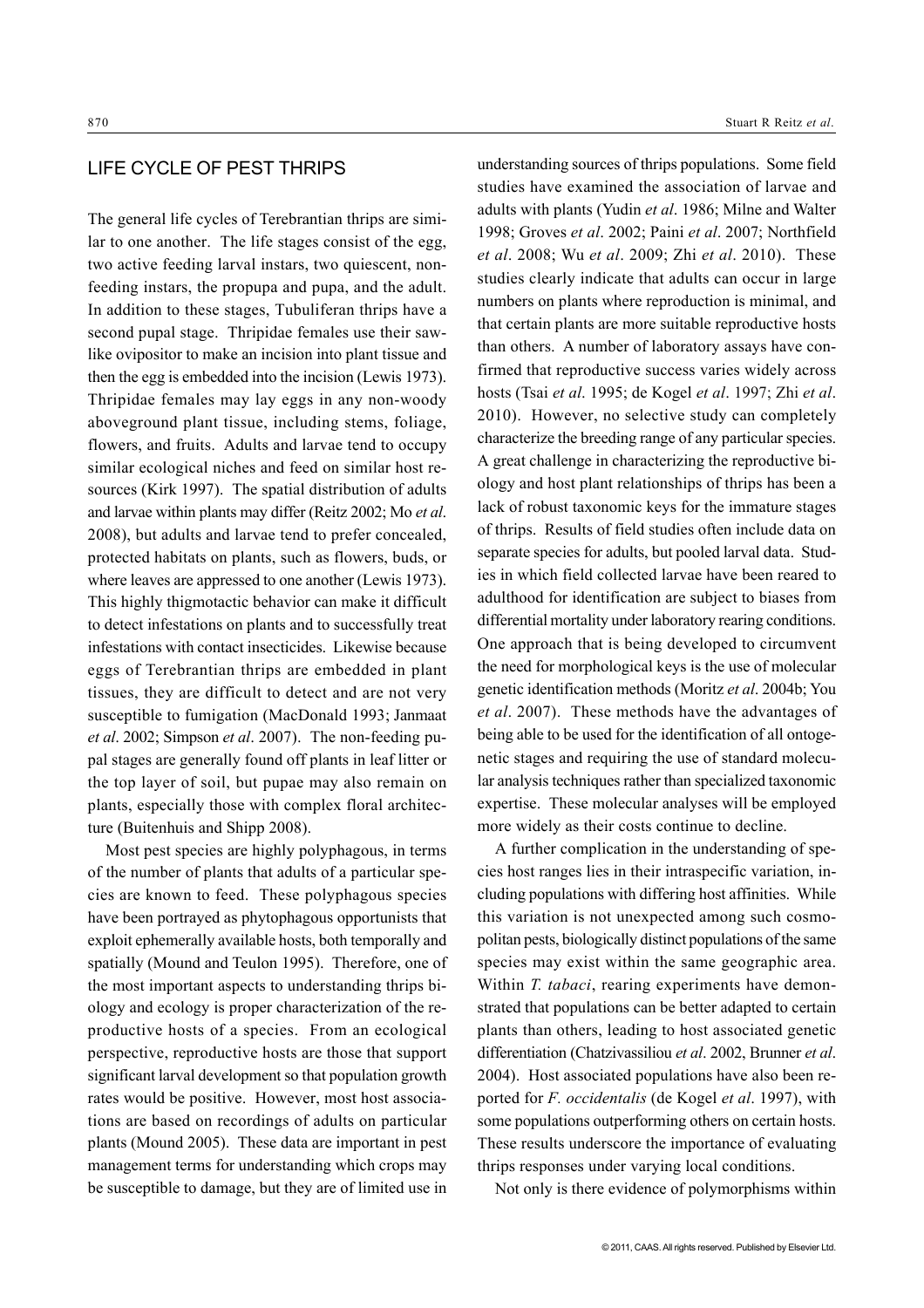species, but several authors have posited that some widespread species of pest thrips are actually cryptic species complexes. Most notably, recent evidence indicates that *F. occidentalis* is a complex of two cryptic species (Rugman-Jones *et al*. 2010). The "*Lupinus*" strain of *F. occidentalis* was originally reported in New Zealand as occurring on *Lupinus arboreus* imported from California, but it has not been found on other crops and has not been considered a pest. In contrast, the global "glasshouse" (=greenhouse) pest strain (Immaraju *et al*. 1992) was introduced to New Zealand in 1992 and rapidly became a pest on numerous crops, as has occurred elsewhere in the world (Martin and Workman 1994; Teulon and Nielsen 2005). The glasshouse (=greenhouse) strain has much higher reproductive rates than the "*Lupinus"* strain (Nielsen *et al*. 2010) and is more resistant to insecticides (Martin and Workman 1994). These differences suggested the two were different types, and this has been confirmed by recent molecular data, which show these are two distinct species that have sympatric origins in the western United States and have different host ranges (see below, Rugman-Jones *et al*. 2010). The two species overlap in their color polymorphisms and are sympatric in California. Although both species appear to have invaded China, the so-called glasshouse species appears to be the most widely distributed and to account for most pest damage attributed to "western flower thrips" around the world. There is evidence that *S. dorsalis* is also a cryptic species complex (Rugman-Jones *et al*. 2006), and the same may be true of *T. tabaci* (Brunner *et al*. 2004)*.* The findings that these global pest species are likely species complexes highlight the importance of preserving voucher specimens for future morphological and genetic study. It further indicates that there may often be a need to replicate key biological studies in space and time rather than assuming that biological traits observed for one population are uniform for a particular species.

The polyphagous nature of pest thrips species has important implications for their management, especially for the use of insecticides for their management. Broadscale insecticide resistance has been well documented in *F. occidentalis* (Jensen 2000; Bielza 2008) and in *T. tabaci* (Shelton *et al*. 2006). Because they are polyphagous, pest thrips species generally have an array of metabolic pathways to detoxify plant secondary compounds, which can serve as preadaptations to detoxify insecticides (Rosenheim *et al*. 1996). Certain enzyme systems are sufficiently generalized to confer cross-resistance to multiple classes of insecticides (Espinosa *et al*. 2005). The haplo-diploid mode of reproduction contributes to the rapid development of resistance in populations because the alleles of the hemizygous males are exposed directly to selection (Denholm *et al*. 1998). It is possible that resistance could develop rapidly in thelytokous populations of *T. tabaci* because of limited genetic variation in such populations. Nault *et al*. (2006) observed that there was no difference in susceptibility of arrhenotokous and thelytokous *T. tabaci* populations to two insecticides. Because of rapid development rates and the threat of insecticide resistance development, most current insecticide resistance management programs for thrips recommend that growers avoid making successive applications of materials with the same mode of action or potential resistance mechanism (Bielza 2008; Funderburk 2009).

#### DIET AND FEEDING BEHAVIOR

Obviously, observable damage to plants in the form of feeding scars on petals, leaves or fruit gives an indication of the diet of thrips. However, thrips species may have broader and more mixed diets than that suggested by observable damage. A number of species are known to feed on pollen (Kirk 1984), and some species considered to be phytophagous are facultatively predaceous (Kirk 1997). The inclusion of pollen in the diet can stimulate oviposition, reduce larval development time, and increase female fecundity (Trichilo and Leigh 1988; Kirk 1997; Hulshof and Vanninen 2002; Hulshof *et al*. 2003; Zhi *et al*. 2005; Riley *et al*. 2007). Although primarily phytophagous, adults and larvae of several pest species, including *F. occidentalis*, *Frankliniella schultzei* (Trybom), *Thrips imaginis* Bagnall, and *T. tabaci*, will prey on eggs of spider mites, *Tetranychus urticae* Koch (Trichilo and Leigh 1986; Wilson *et al*. 1996). This characteristic makes thrips potentially valuable as biological control agents in crops such as cotton (*Gossypium hirsutum* L.) where spider mites may be a more serious pest than thrips (Wilson *et al*. 1991).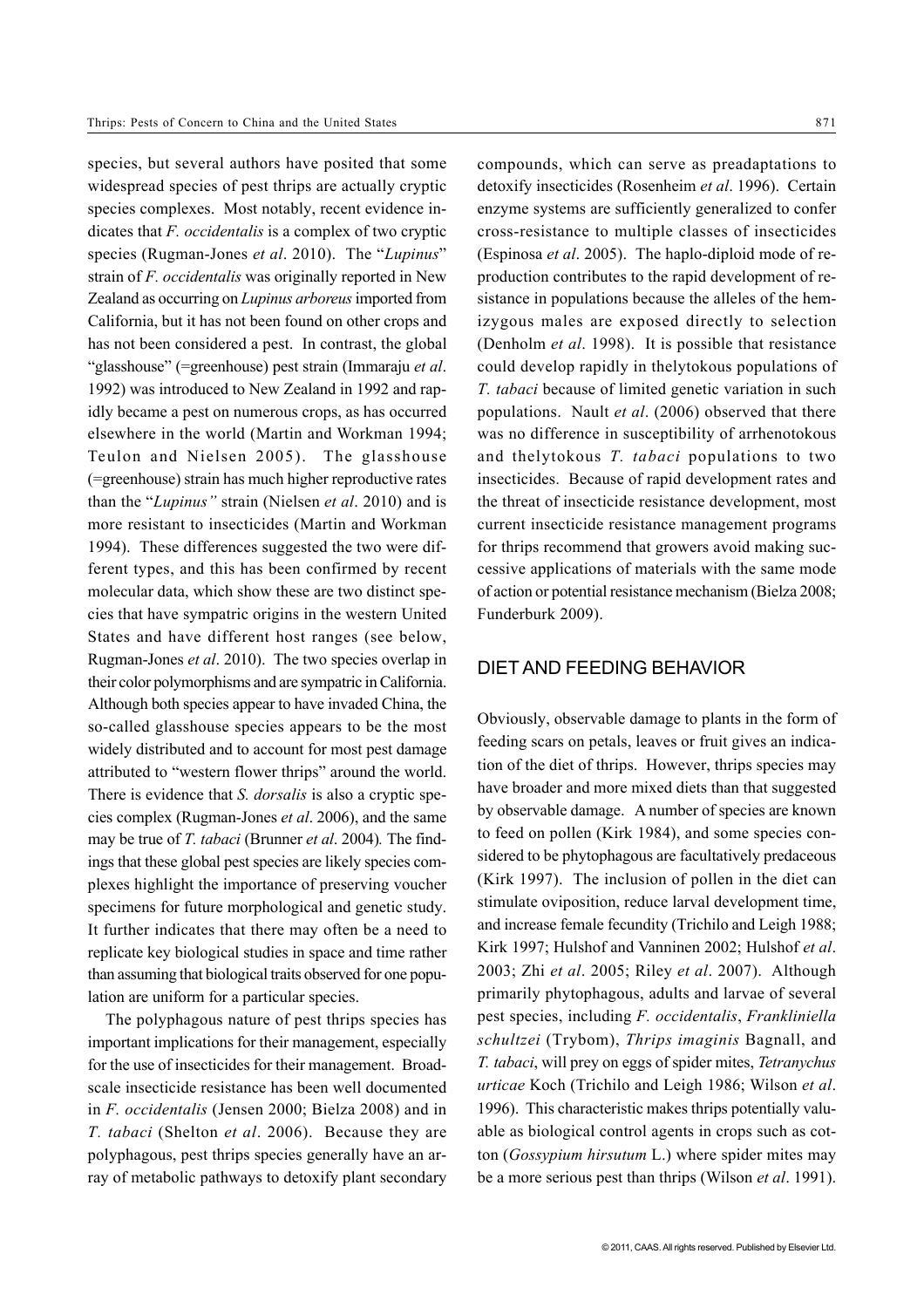Pollen and arthropod prey are thought to provide additional nitrogen in the diet of thrips, and Kirk (1997) has suggested that the quest for adequate nitrogen may explain why so many thrips breed in leaf buds rather than on mature leaves, which typically have lower nitrogen content than emergent foliage (Mattson 1980; Kursar and Coley 1991). A notable exception to this pattern is *Heliothrips haemorrhoidalis* Bouché*.* It favors mature foliage over young foliage, yet its feeding and oviposition within those sites are positively related to nitrogen content (Scott Brown *et al*. 2002).

## IMPLICATIONS OF NITROGEN TO THRIPS POPULATIONS AND PLANT DAMAGE

Because nitrogen is a key nutritional component in thrips diets and agricultural crops tend to be highly fertilized, there has been considerable interest in the relationship between plant nitrogen content and thrips populations. Because oviposition rates and fecundity increase with host nitrogen content, thrips populations can flourish on highly fertilized crops that are reproductive hosts (Schuch *et al*. 1998; Davies *et al*. 2005). *Frankliniella occidentalis* larvae feed more intensively on plant tissue with higher concentrations of aromatic amino acids, soluble carbohydrates and protein (Mollema and Cole 1996; Wu *et al*. 2007). In addition, increased nitrogen content of plants can further enhance pest damage to non-reproductive hosts. For example, tomato, *Solanum lycopersicum* (Mill.), is a poor reproductive host for *F. occidentalis*, yet adult populations increase on it as nitrogen fertilization of the crop increases (Brodbeck *et al*. 2001; Baez *et al*. 2011). These results indicate that thrips are capable of exerting a degree of active host plant selection and are not solely passive dispersers.

As alluded to above, only the left mandible in thrips is developed and functional. When feeding on plant tissue, individuals puncture individual cells with the mandible and then use the maxillary stylets to extract the fluid from those cells (Chisholm and Lewis 1984; Hunter and Ullman 1989; Kindt *et al*. 2003). The same process is repeated when feeding on foliage, floral tissue, fruits, or pollen grains (Kirk 1984). Adults and larvae feed in a similar manner, so both stages contribute to plant damage. Individuals tend to feed in localized areas, which results in silvered or necrotic patches on foliage, flowers and fruit. Feeding within developing buds leads to deformation of leaves or flowers (Childers 1997).

### MODES OF REPRODUCTION

Most Thysanoptera are arrhenotokous, with females developing from fertilized eggs and males developing from unfertilized eggs (Moritz 1997). There is little information on primary sex ratios (i.e., sex ratio of eggs) for most species, but it is approximately 1:1 for *F. occidentalis* (Terry and Kelly 1993). Despite even primary sex ratios, sexually reproducing species often show biased sex ratios of adults in field collections. These biases are not thought to result from females actively controlling the sex of their progeny (Terry and Kelly 1993). It is more likely that biased adult sex ratios are a function of differences between the sexes in their dispersal, distribution in response to host quality and longevity, with females being longer lived than males (Higgins and Myer 1992; Sims *et al*. 2009). Higgins and Myer (1992) proposed that populations of *F. occidentalis* early in the season in greenhouses would be male biased because the founder females may be virgins and thus produce only sons initially. As populations expand and female mate and produce daughters, sex ratios would become more female biased. Consequently, they propose that adult sex ratios could be used to predict future population trends and time management tactics. Recently, it has been shown that the proportion of adult females in cohorts of *F. occidentalis* increases with temperature (Kumm and Moritz 2010), but in contrast, temperature does not seem to influence adult sex ratios in *T. tabaci* (Nault *et al*. 2006). Other biotic factors can also alter sex ratios. Differential susceptibility of males to predation may increase the female bias in sex ratios of *F. fusca* (Data not shown). Likewise, parasitism by the entomogenous nematode *Thripinema fuscum* Tipping & Nguyen reduces longevity of male *F. fusca* but not of females (Sims *et al*. 2009) and thus produce female biased sex ratios.

One notable exception to the general pattern of arrhenotokous sexual reproduction is *T. tabaci.* Individuals of this cosmopolitan species may reproduce ei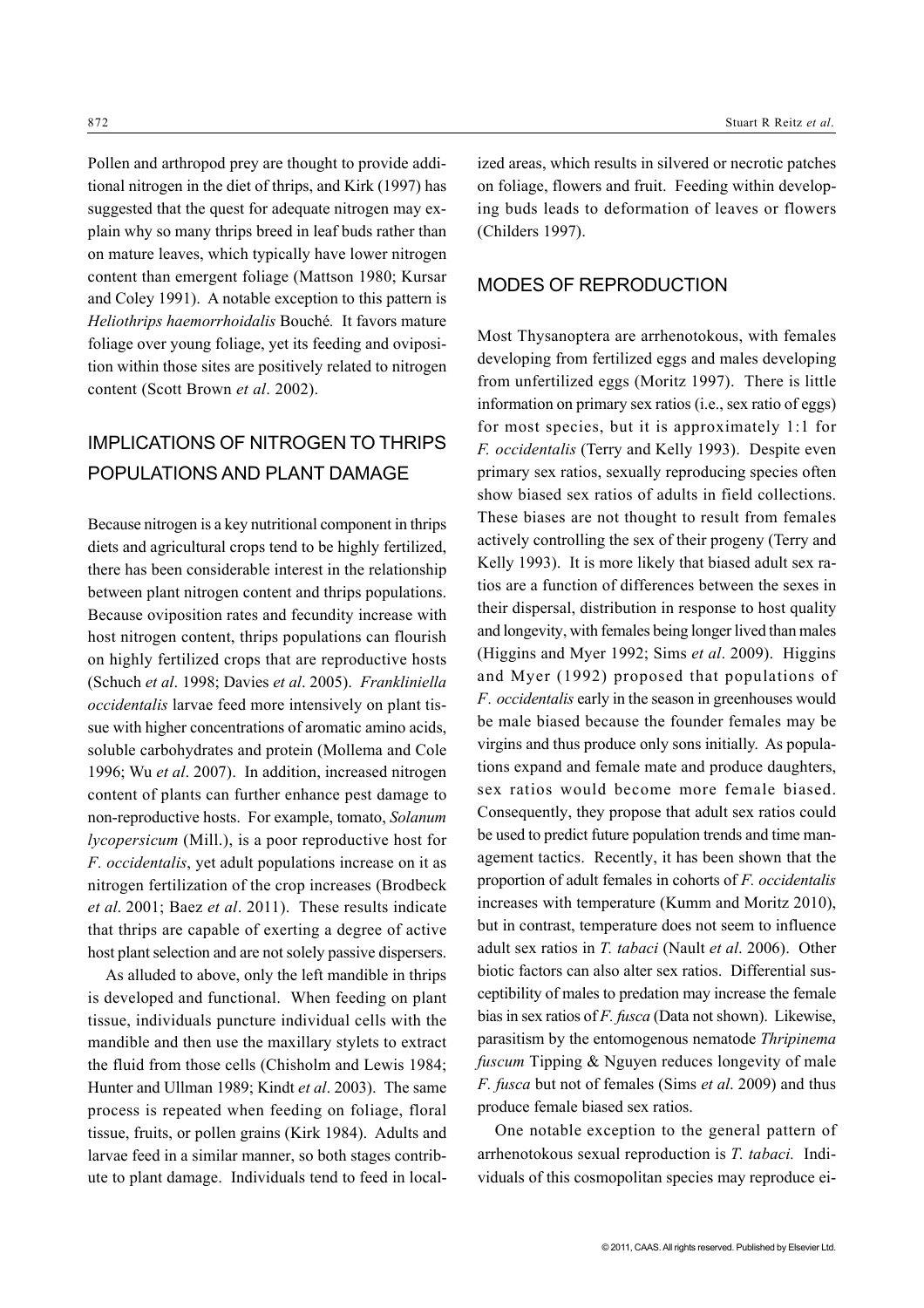ther sexually or asexually. Many populations are thelytokous, in which males do not occur and females are produced from unfertilized eggs. However, certain populations of *T. tabaci* may consist of arrhenotokous, thelytokous, and deuterotokous individuals, in which both males and females are produced from unfertilized eggs (Nault *et al*. 2006). It is uncertain what controls parthenogenesis in *T. tabaci*, but in other species, thelytoky is triggered by the endosymbiotic bacteria *Wolbachia* (Kumm and Moritz 2008).

## FECUNDITY AND IMMATURE DEVELOP-MENT

As with other arthropods, temperature has a great effect on development rate of thrips. Minimum developmental thresholds have been determined for many pest species, allowing for temperature-driven developmental models to be constructed (Lu and Lee 1987; Rhodes *et al*. 1989; Tatara 1994; van Rijn *et al*. 1995; Jarosik *et al*. 1997; Katayama 1997; Ekesi *et al*. 1999; Stacey and Fellowes 2002; Chhagan and Stevens 2007; Liu *et al*. 2008; Park *et al*. 2010). At favorable temperatures of 25-30°C, egg to adult development time can be as brief as 9-13 d (Lublinkhof and Foster 1977; Robb 1989; Gaum *et al*. 1994; Katayama 1997; Reitz 2008). Female thrips continue to lay eggs throughout adulthood, and under laboratory conditions, can be long-lived (Trichilo and Leigh 1988; Tatara 1994; Murai 2001; Hulshof and Vanninen 2002; Zhi *et al*. 2005; Reitz 2008). These characteristics allow for multiple, overlapping generations of these opportunistic species to develop on available host resources. *F. occidentalis* does not have an obligatory developmental or reproductive diapause (Ishida *et al.* 2003). Therefore, development and oviposition occur whenever temperatures exceed a minimum threshold, which is in the range of 8-11°C for most pest species (Katayama 1997; McDonald *et al*. 1998). Some species undergo reproductive diapauses that are regulated by critical photoperiods (Kamm 1972; Ekesi *et al*. 1999; Nakao 1999). Still, further research is needed on geographic differences within species on their climatic tolerances and the effects of temperature, photoperiod on reproduction (Stacey and Fellowes 2002).

#### POPULATION BIOLOGY

Pest thrips fit the classic definition of *r-*strategists, as they tend to exploit ephemeral, unpredictable resources, have high reproductive rates, short generation times, and are highly vagile (Pianka 1970). High levels of female fecundity lead to high intrinsic rates of population increase, so that populations can increase rapidly (Gaum *et al*. 1994; Gerin *et al*. 1994; Hulshof *et al*. 2003). This capacity for increase becomes apparent in the absence of natural enemies, as when insecticides, which pest thrips may be resistant to, are applied to crops intensively. Thus, in many circumstances, thrips can be regarded as secondary pests that become problematic when populations are released from natural controls.

For many years it has been argued that natural enemies have little ability to regulate thrips populations (Davidson and Andrewartha 1948; Parrella and Lewis 1997), especially in cropping systems because of the high reproductive rate of thrips and the inability of natural enemies to compensate for this intrinsic population growth in a timely manner. However, recent evidence points to the importance of population regulation by natural enemies and the possibility that pest problems often emerge when thrips are released from regulation by their natural enemies. Most of the research on interactions between thrips and natural enemies has focused on predatory insects and mites. Funderburk *et al*. (2000) were the first to show the important regulatory effects of the predator *Orius insidiosus* (Say) (Hemiptera: Anthocoridae) on *Frankliniella* spp. under field conditions. Two factors make this predator an effective biological control agent. It has a high predation rate and it rapidly tracks thrips populations as thrips colonize newly available host resources (Ramachandran *et al*. 2001). *Orius insidiosus* is such an important naturally occurring predator, that management plans for vegetables like pepper and eggplant are centered on the conservation of *O. insidiosus* (Reitz *et al*. 2003; Funderburk 2009)*.* Other studies have shown the importance of *O. insidiosus* and other related species as biological control agents of thrips in greenhouse crops (van den Meiracker and Ramakers 1992; Kawai 1995; Jacobson 1997; Bosco *et al*. 2008). In China, nymphs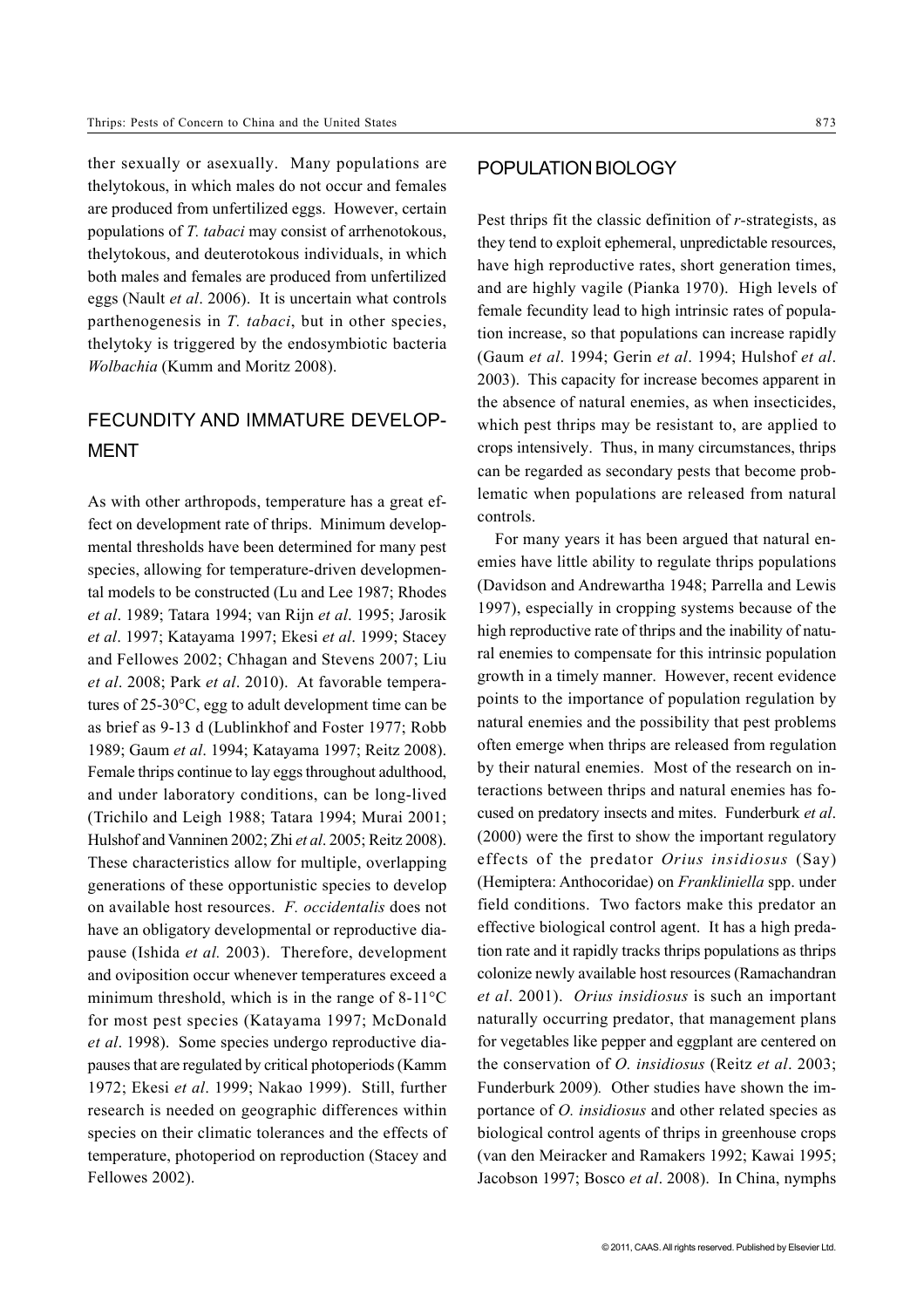and adults of *Orius sauteri* (Poppius) are important predators of *F. occidentalis*. Laboratory experiments have demonstrated that *O. sauteri* prey on *F. occidentalis* larvae and adults, indicating that *O. sauteri* might act as a key predator of *F. occidentalis* under field conditions (Zheng *et al*. 2007; Sun *et al*. 2009; Xu and Enkegaard 2009). Sabelis and van Rijn (1997) presented a model of predator-prey dynamics between *O. insidiosus* and *F. occidentalis.* Their model showed the conditions and predator-prey ratios necessary for *O. insidiosus* to drive a population of *F. occidentalis* to local extinction. Although theoretical, the model estimates are similar to levels seen experimentally. Therefore, these models may be useful in guiding integrated pest management (IPM) programs focused on the reliance on *Orius* spp., and a number of *Orius* spp. are commercially available for release in greenhouses around the world.

Another group of natural enemies that can have significant impacts on thrips population dynamics are predatory mites in the families Phytoseiidae and Laelapidae. Little is known of their interactions with thrips in natural environments, but there has been considerable interest in their application as biological control agents, especially in protected (glasshouse/ greenhouse) environments. Most phytoseiid mites are plant dwelling generalist predators so that they can survive on alternative prey (or pollen) when thrips populations are low. Because of their small size, these mites typically prey on young thrips larvae (Sabelis and van Rijn 1997). Mites in the family Laelapidae, especially *Hypoaspis miles* (Berlese) dwell in the soil and so prey on thrips pupae (Berndt *et al*. 2004). These soil dwelling species can complement control from plant dwelling predators to enhance suppression of pest thrips populations. At present, several species of phytoseiid and laelapid mites are commercially produced for release in cropping systems. The selection of phytoseiid agents for release depends on the host plant because plant resources, such as pollen, affect predator success (Messelink *et al*. 2006). One benefit from using predatory mites is that their polyphagous nature may enable them to contribute to management of multiple pests, not just thrips (Gillespie and Quiring 1992; Calvo *et al*. 2010).

A number of parasitoids that parasitize various thrips

species have been discovered and there has been interest in their potential as classical biological control agents for invasive thrips (Loomans *et al*. 1997). All known parasitoids are either parasitoids of eggs or larvae in the hymenopteran superfamily Chalcidoidea. Despite field surveys showing high levels of parasitism (Hirose *et al*. 1993), parasitoids have not been found to be very effective in controlling thrips populations (Loomans *et al*. 1997). Although there has been some impact from the release of *Thripobius semiluteus* Boucek as a classical biological control agent against *Heliothrips haemorrhoidalis* in avocados (*Persea americana*) in California, it has not provided sufficent control (McMurtry *et al*. 1991). The lack of effective biological control by parasitoids may be a result of the small size of parasitoids, which limits their dispersal ability and their high susceptibility to insecticides (Hirose *et al*. 1993). In an extensive qualitative survey for parasitoids of *F. occidentalis* in Europe and its native range in North America, Loomans (2006) found the predominant species to be *Ceranisus menes* (Walker) (Hymenoptera: Eulophidae). However, this parasitoid was typically recovered in uncultivated habitats and not within agricultural fields.

Until recently, there has been little information on fungal pathogens of thrips. Although natural epizootics have rarely been detected, a number of different fungi have been isolated from thrips (Butt and Brownbridge 1997). These findings have made fungal pathogens another promising group of biological control agents as alternatives to harmful synthetic pesticides for thrips management, and several strains of entomopathogenic fungi have been developed worldwide for the control of many agricultural pests, including some for various species of thrips. *Beauveria bassiana* (Balsamo) Vuillemin has been considered one of the most effective entomopathogenic fungi against thrips (Brownbridge 1995). Several isolates of *B. bassiana* from China have been found to be highly virulent against *F. occidentalis* and are being developed as biological control agents (Zhang *et al*. 2009). However, the success of fungal entomopathogens as biological control agents depends not only on their efficacy against pests, but also on low virulence against non-target arthropods. Because *B. bassiana* has a broad host range, there are concerns that it could affect beneficial insects, such as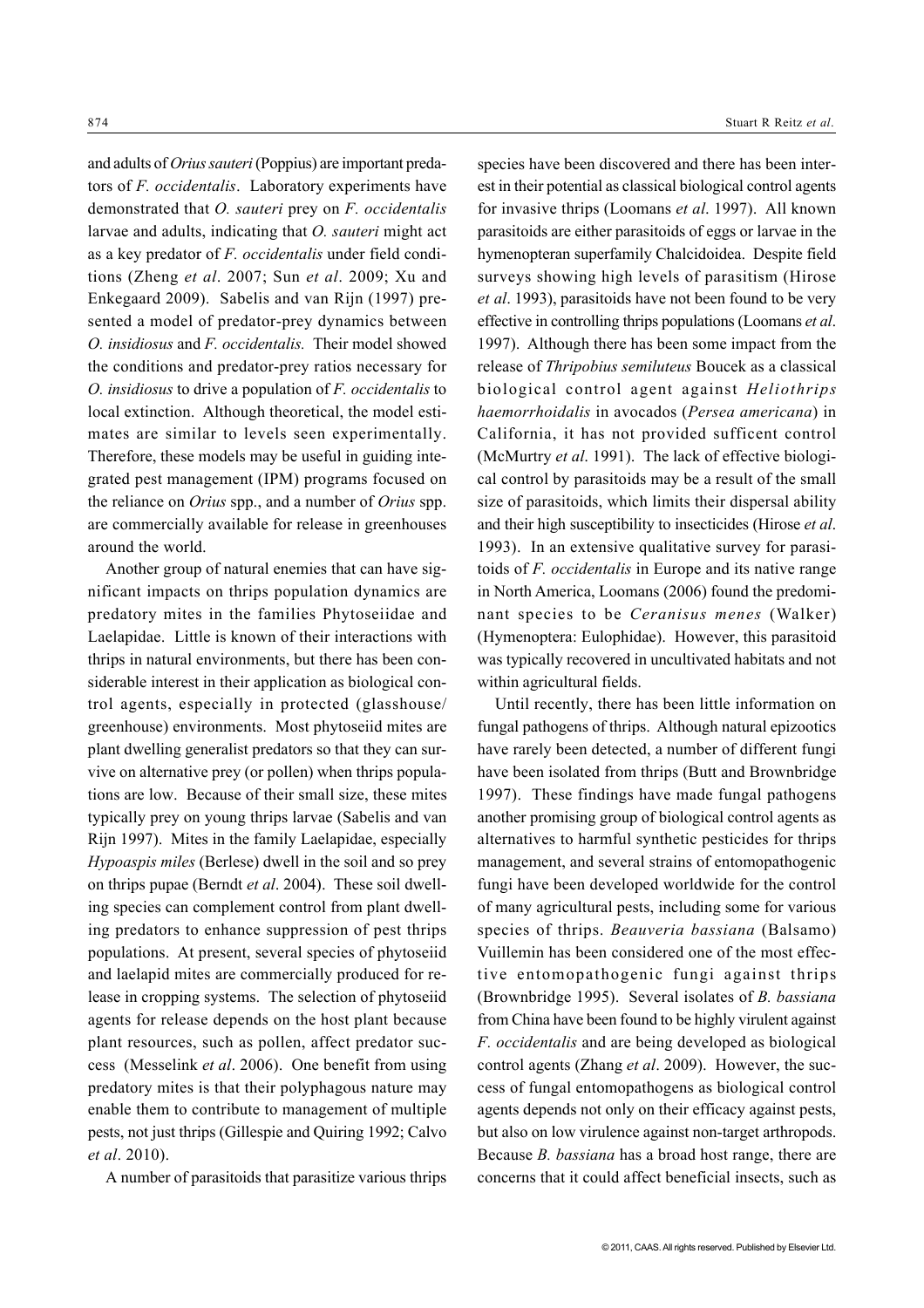natural enemies of insect pests. Consequently, guidelines for the registration of biopesticides require laboratory testing for their infectivity to non-target organisms. Our recent research indicates that several isolates, which are being considered for commercial use to control thrips in China, do not negatively affect the development and survival of *O. sauteri* and would be compatible with this biological control agent (data not shown)*.* Likewise, Jacobson *et al*. (2001) demonstrated that another strain of *B. bassiana* is compatible with the use of the predatory mite *Neoseiulus* (*=Amblyseius*) *cucumeris* (Oudemans) in greenhouse systems.

Recent research has addressed the importance of interspecific competition in thrips population dynamics. Field observations suggest that the presence of competing species limits abundance of *F. occidentalis* (Paini *et al*. 2007; Northfield *et al*. 2008; Funderburk 2009) and laboratory experiments show that larvae of the nonpest species *Frankliniella tritici* (Fitch) outcompete *F. occidentalis* (Paini *et al*. 2008). Therefore, conserving populations of non-pest thrips may mitigate the threat posed by significant pests, such as *F. occidentalis* (Funderburk 2009).

### VECTOR-VIRUS RELATIONSHIPS

The greatest threat of pest thrips is posed by the ability of some species to transmit plant viruses in the genus *Tospovirus* (Bunyaviridae). The type species, *Tomato spotted wilt virus* (TSWV), was first characterized by Samuel *et al*. (1930) and until the 1990s the genus was considered monotypic. Over the past 20 years, there has been a rapid increase in the number of recognized *Tospovirus* species and thrips vectors, including a better appreciation of their host plant range, vector affinities, and geographic distribution (Table 2). At present, eight species of *Tospovirus* are recognized by the ICVT (www.ictvonline.org), but over 20 species of *Tospovirus* have been described (Pappu *et al*. 2009). Of the described species, at least 15 species are present in southern Asia, which increases the risk of new species occurring in China. At present, 5 *Tospoviruses* are known to occur in China: TSWV, *Impatiens necrotic spot virus* (INSV) , *Tomato zonate spot virus* (TZSV), Capsicum chlorosis virus (CaCV), and *Groundnut/Peanut yellowspot virus* (GYSV), with an additional three

occurring on the island of Taiwan (Su *et al.* 1987; Chen *et al*. 2003; Chen *et al*. 2007; Ding *et al*. 2007; Dong *et al*. 2008; Zhang *et al*. 2010). Four *Tospoviruses* are present in the United States: TSWV, INSV, *Iris yellow spot virus* (IYSV), and *Groundnut ringspot virus* (GRSV) (Pappu *et al*. 2009; Webster *et al*. 2010). Along with the expanding diversity of viruses, there is an expanding diversity of at least 12 species of thrips that are recognized as vectors of the various *Tospoviruses.*

Vector species have a complex relationship with these viruses. For an individual to successfully transmit a *Tospoviruses*, it must acquire the virus as a larva, primarily as a first instar (Tsuda *et al*. 1996, van de Wetering *et al*. 1996). However, because larvae do not readily move from plant to plant, transmission is largely restricted to the adult stage. Because transmission can occur in as little as 5 min of feeding (Wijkamp *et al.* 1996), disease spread cannot be controlled by insecticides alone.

Because most *Tospoviruses* have only recently been recognized and described, little is known of their specific biology, host plant relationships and vectors. *Tomato spotted wilt virus* has one of the broadest host ranges of any plant pathogen, with over 1 000 species of plants in 84 families susceptible to it (Parrella *et al*. 2003). As evidence accumulates, it appears that other *Tospoviruses* will have large and diverse host ranges. For example, it was originally thought that IYSV was restricted to plants in the family Liliaceae, but it has been identified infecting over 50 species distributed across at least 12 families (Gent *et al.* 2006, www. alliumnet.com). Not all known hosts for these viruses support reproduction of vectors. Yet given the broad and diverse host ranges, it is likely that viruliferous adults arise from many different sources. A "relative inoculum potential index" has been developed by researchers in North Carolina to characterize plants as TSWV sources based on the degree of vector reproduction and likelihood of virus infection (Groves *et al*. 2002). This information is a critical step in understanding the epidemiology of thrips-transmitted viruses. Still needed is an understanding of the actual contribution of different source plants, which may contain different viral strains, to disease progress in different crops (Ullman *et al*. 2002). There is little information on how the transmissibility of different virus strains is affected by source and recipient plants. Behavioral responses of thrips to particular plants may also affect disease spread.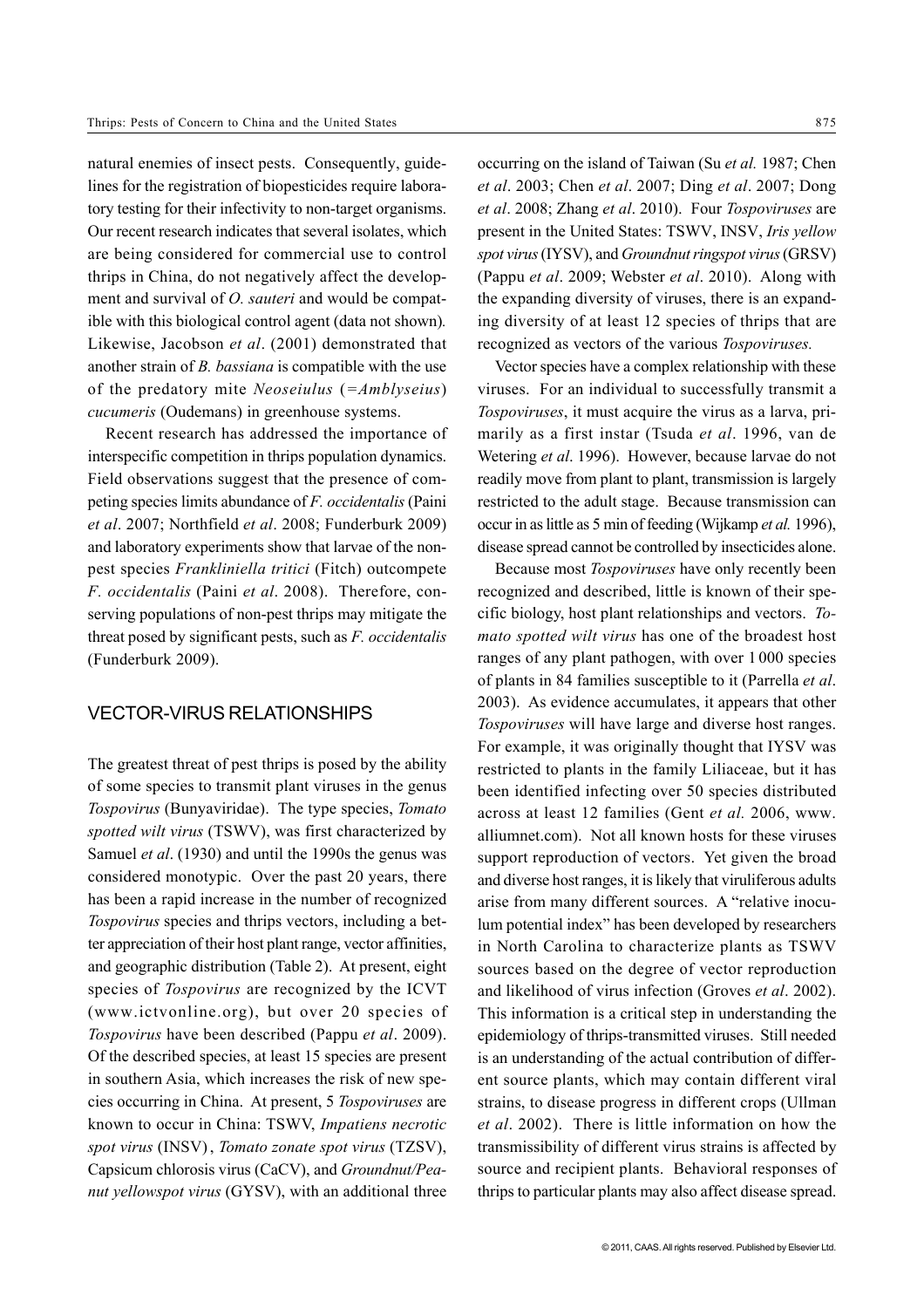| Virus <sup>2</sup>                                 | Occurrence in China and the United States | Known vectors (worldwide) <sup>3)</sup>                |
|----------------------------------------------------|-------------------------------------------|--------------------------------------------------------|
| Alstroemeria necrotic streak virus (ANSV)          |                                           |                                                        |
| (Hassani-Mehraban et al. 2010)                     |                                           | Frankliniella occidentalis                             |
| Calla lily chlorotic spot virus (CCSV)             | Taiwan                                    | Thrips palmi                                           |
| Capsicum chlorosis virus (CaCV)                    | China                                     | Ceratothripoides claratris, T. palmi                   |
| CaCV-CP (Chen et al. 2007)                         |                                           |                                                        |
| Chrysanthemum stem necrosis virus (CSNV)           |                                           | Frankliniella occidentalis, F. schultzei, F. gemina    |
| Groundnut (Peanut) bud necrosis virus (GBNV/PBNV)  | China                                     | F. schultzei, Scirtothrips dorsalis, T. palmi          |
| Groundnut (Peanut) vellow spot virus (GYSV/PYSV)   | China                                     | S. dorsalis                                            |
| Groundnut ringspot virus (GRSV)                    | United States (Webster et al. 2010)       | F. intonsa, F occidentalis, F. schultzei               |
| Impatiens necrotic spot virus (INSV)               | the China, United States                  | F. intonsa, F. occidentalis, F. schultzei              |
| <i>Iris yellow spot virus</i> (IYSV)               | the United States                         | T. tabaci                                              |
| Melon severe mosaic virus (MeSMV)                  |                                           | Unknown                                                |
| Melon yellow spot virus (MYSV)                     | Taiwan                                    | T. palmi                                               |
| Peanut chlorotic fan-spot virus (PCFV)             | Taiwan                                    | S. dorsalis                                            |
| Physalis silver mottle virus (PSMV)                |                                           | Unknown                                                |
| Polygonum ringspot virus (PolRSV)                  |                                           | Dictyothrips betea (Ciuffo et al. 2010)                |
| Tomato chlorotic spot virus (TCSV)                 |                                           | F. occidentalis, F. schultzei, F. intonsa              |
| Tomato spotted wilt virus (TSWV)                   | China, the United States                  | F. bispinosa, F. cephalica, F. fusca, F. occidentalis, |
|                                                    |                                           | F. schultzei, Thrips setosus, T. tabaci                |
| Tomato zonate spot virus (TZSV)                    | China                                     | Unknown                                                |
| Tomato yellow ring virus (TYRV)                    |                                           | Microcephalothrips abdominalis, T. tabaci              |
| (Ghotbi et al. 2005, Hassani-Mehraban et al. 2007) |                                           |                                                        |
| Watermelon bud necrosis virus (WBNV)               |                                           | T. palmi                                               |
| Watermelon silver mottle virus (WSMoV)             | Taiwan                                    | T. palmi                                               |
| Zucchini lethal chlorosis virus (ZLCV)             |                                           | F. zucchini                                            |

Table 2 Tospoviruses, including those reported in China and the United States, and their known vectors<sup>1)</sup>

<sup>1)</sup> Updated from Pappu et al. (2009) and ICTV (http://www.ictvdb.org/Ictv/index.htm). Viruses listed as occurring in Taiwan are not known to occur in P.R.China.

2) Italicized names are recognized *Tospovirus* species. Other names that are not italicized are tentative species.

3) Vector species in bold are those associated with *Tospovirus* transmission in China, the United States, or both countries.

Disease incidence may increase in less preferred hosts compared with preferred host plants because non-preference may lead to increased interplant movement (Rhainds and Shipp 2003; Reitz 2005).

In addition to the emergence of newly recognized vector species, there is a growing awareness of intraspecific variation in vector competence. As discussed above, three different reproductive modes exist in *T. tabaci* (Nault *et al*. 2006), which has a bearing on vector competence (Chatzivassiliou *et al*. 2002)*.* Individuals from arrhenotokous populations are able to transmit TSWV, but individuals from thelytokous populations are unable to transmit TSWV. Transmission efficiency of arrhenotokous populations is further mediated by their host plant origin. Populations derived from tobacco have significantly higher transmission efficiencies than those derived from leek. *Frankliniella schultzei* exists in two distinct color morphs. The dark morph is a competent vector of five different *Tospoviruses*, but the light morph is not a competent virus vector (Sakimura 1969; Whitfield *et al*. 2005). *Thrips palmi* populations in Asia are competent vectors of six known *Tospoviruses* (Pappu *et al*. 2009), but

populations in the United States of Florida and Hawaii do not transmit *Tospoviruses.* This could be a result of a competent vector species not being introduced with its viruses, or that populations of *T. palmi* in the United States are derived from genetically distinct lineages that are not able to vector *Tospoviruses* (Brunner *et al*. 2004; Morse and Hoddle 2006). Included in this scenario is that these cosmopolitan pest species are composed of cryptic species that vary in their vector competence.

The best control strategy, ideally, for insect-vectored viruses is host plant resistance, and a broad array of research programs has addressed traditional plant breeding and transgenic approaches to resistance. There have been successes in the development of resistant crops, but there are important constraints in the development and use of resistant crops. For most crops, there are limited sources of naturally-occurring resistance. In the case of tomato, all commercially resistant lines are based on the *SW-5* gene. Unfortunately, this single dominant gene resistance (Boiteux and de Avila 1994) has not proved to be durable, with resistance breaking strains of the virus appearing in different geographic regions (Cho *et al*. 1995; Latham and Jones 1998; Aramburu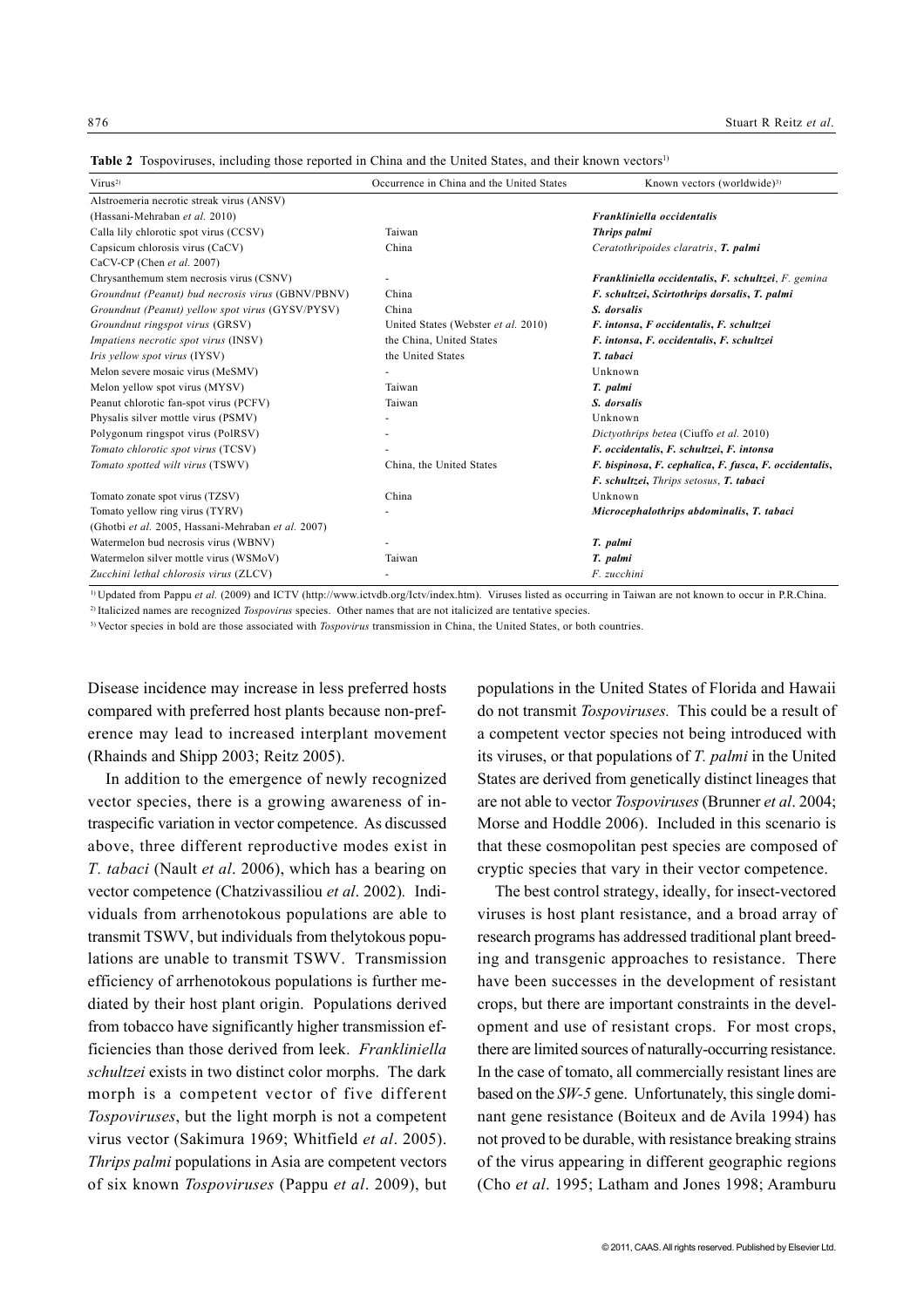and Marti 2003). The same situation has occurred with pepper where a single gene (*TSW*) has been used to confer resistance. The failure of these lines to provide durable resistance has been attributed to the high genetic diversity of virus populations within any given geographic area and that these are very plastic RNA viruses (Best 1968; Mandal *et al*. 2006). Mandal *et al*. (2006) found that putatively resistant lines of groundnut, pepper, tobacco and tomato responded differently when challenged with two different isolates of TSWV, with responses on a continuum from susceptibility to maintaining resistance. Maris *et al*. (2003) have shown that pepper cultivars that are resistant to *F. occidentalis* can reduce secondary spread of TSWV because the vector is unable to successfully reproduce within the crop. While this strategy may be of use in greenhouse systems, it would not likely control primary spread, which is the predominant means of spread in open field crops (Puche *et al*. 1995). In onion, there is variation in susceptibility to IYSV, but to date no truly resistant lines have been identified (Diaz-Montano *et al*. 2010). In groundnut, several commercial varieties are less susceptible to TSWV than other varieties, and hence are widely planted in the southern United States. However, these "resistant" lines can show disease incidence in excess of 20% (Branch *et al*. 2003). Although this level of disease appears severe, it is much less than the >80% incidence that can occur in susceptible lines.

When confronted with a strong selective pressure from resistant plants, viral genetic diversity can lead to rapid selection for resistance breaking strains. Further complicating the development of resistant crops is the interspecific diversity of viruses and vectors in *Tospovirus* pathosystems. The *Tsw* gene in pepper appears to confer resistance only against certain isolates of TSWV, but not against GRSV and TCSV, two *Tospoviruses* that are closely related to TSWV (Boiteux and de Avila 1994). A novel approach to host plant resistance has been to combine natural plant resistance and transgenic resistance in a single plant line. Gubba *et al*. (2002) integrated *SW-5* resistance with transgenic nucleocapsid gene resistance in tomato. While promising, this approach provided resistance to some, but not all, strains of TSWV, GRSV, and TCSV used in the test challenges. These results suggest that host plant resistance is an extremely difficult management strategy to

implement and maintain. This will be especially true in regions that have a high diversity of *Tospoviruses*, such as Southeast Asia and elsewhere as *Tospoviruses* continue to spread around the world (Hanssen *et al*. 2010).

The issues involved in the use of host plant resistance simply highlight the need for integrated programs for management of thrips and for thrips-vectored viruses in agroecosystems. Historically, there has been an intense reliance on insecticides for control of thrips in agricultural crops. There has also been a pervasive history of insecticide failures against thrips over the past 50 yr (Race 1961; Jensen 2000). Because no "thrips-specific" insecticides have been developed, most products for use against thrips have been formulated to combat other pests; hence they may not necessarily have high efficacy against thrips. Moreover because products may be used against multiple pests, treatments not targeting thrips can contribute to the development of resistance in thrips. The thigmotactic nature of most pest thrips further diminishes the efficacy of contact insecticides because of the inability to get adequate exposure. Further, there is evidence that certain insecticides can stimulate reproduction of the citrus thrips *Scirtothrips citri* Moulton (Morse and Zareh 1991). There is mounting evidence of such hormoligotic effects being induced by synthetic pyrethroids in *F. occidentalis* (Frantz and Mellinger 2009; Funderburk 2009). Despite these problems, insecticides will continue to play an important role in thrips management. It is not a question of whether insecticides will be used; it is a question of using them judiciously as a component of an overall management program (Bielza 2008; Funderburk 2009). The following are examples of management programs that have been developed for different thrips in different agroecosystems.

#### THRIPS MANAGEMENT IN FRUIT TREES

Feeding and oviposition by different thrips species can cause substantial damage in tree fruit crops. In western North America, *F. occidentalis* is the most damaging thrips species in apple, where the most significant damage is from females that disperse into orchards at key times during the bloom stage and oviposit (Terry 1991). Oviposition elicits a physiological wound response creating spots on developing fruit, which con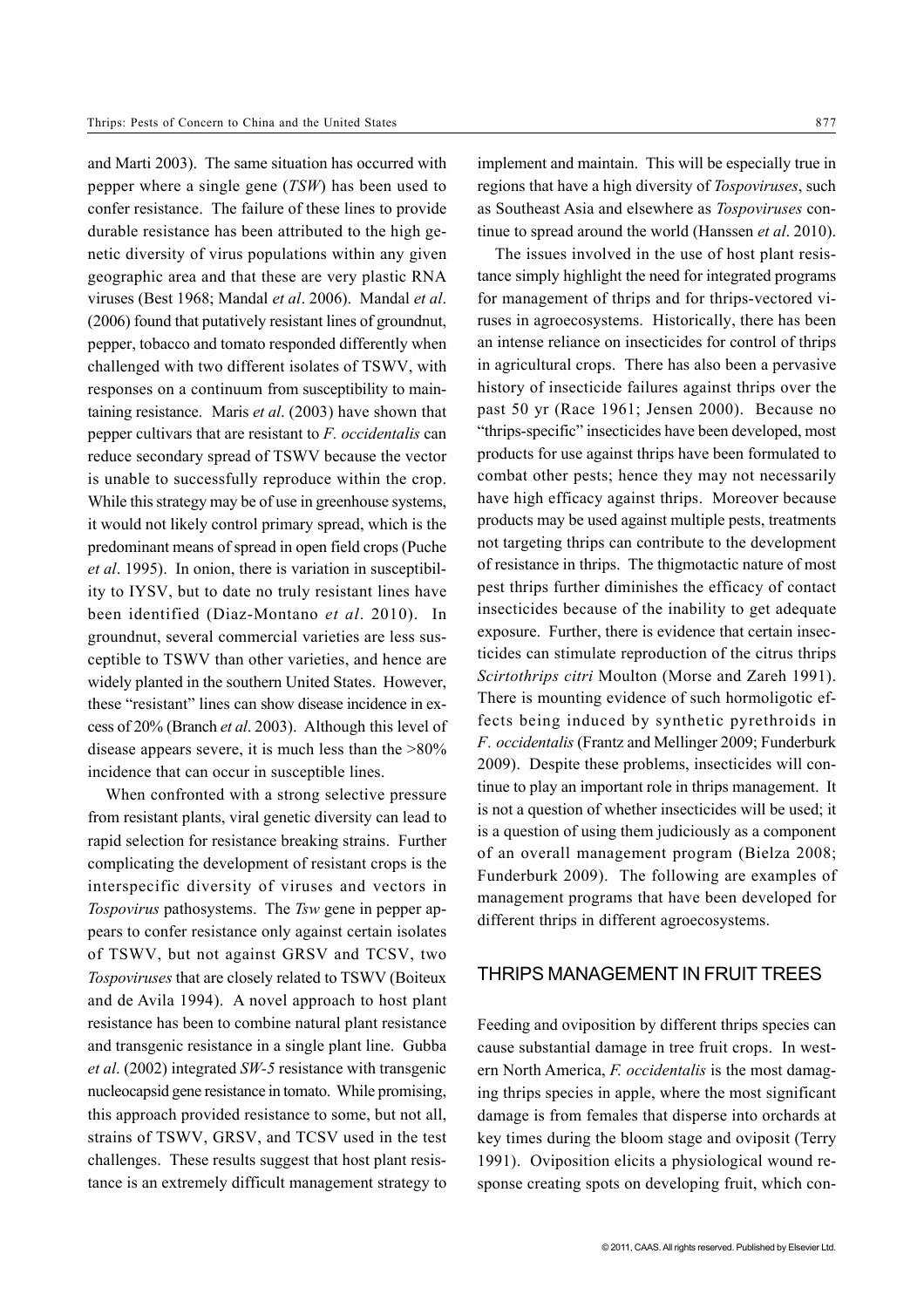tinue to expand as the fruit matures (Childs 1927). This aesthetic damage can reduce the marketability of the fruit. In other regions, direct feeding damage by species such as *Thrips imaginis* and *Taeniothrips inconsequens* (Uzel) has been reported to cause flower loss or unsuccessful pollination in apple (Childers 1997). Management of weeds to keep them from flowering and serving as sources of thrips within orchards may provide some cultural control of *F. occidentalis* populations (Cossentine *et al*. 1999), but this tactic appears limited given the scale of immigration that can occur from outside orchards (Pearsall and Myers 2001; Cockfield and Beers 2008). Because of the brief, but critical time that the crop is at risk, there is still a major reliance on insecticides to reduce thrips damage. However insecticides should be applied judiciously, with applications restricted to the petal fall stage to avoid interference with pollinators and to provide better control of thrips when the crops is at its most vulnerable stage (Degrandi-Hoffman *et al*. 1988; Cockfield *et al*. 2007). Feeding damage, primarily by larvae, is more significant on stone fruits than on apple. Pearsall (2000) determined that the critical time for larval feeding damage in nectarines in western North America is at petal fall, suggesting that, if insecticide treatments were warranted, they could be limited to this time period. Elsewhere, the time just before harvest is when peaches and nectarines are most susceptible to feeding damage, but could likewise be best protected by well timed insecticide applications (Grasselly *et al*. 1995).

## THRIPS MANAGEMENT IN GREENHOUSE ORNAMENTAL AND HORTICULTURAL CROPS

There are over 3.35 million ha of greenhouse production in China, most of which is devoted to horticultural crop production. The greenhouse industry is much smaller in the United States, and is largely devoted to ornamental crop production. A number of thrips species can be significant pests in greenhouse ornamental and vegetable crops. These include *Frankliniella intonsa* (Trybom), *F. occidentalis*, *H. haemorrodalis*, *Echinothrips americanus* Morgan, *S. dorsalis*, *T. palmi*, and *T. tabaci.* Because of the diversity of species that can occur in any particular greenhouse system, correct identification of species is critical to the success of a management program. In both China and the United States, blue and yellow sticky cards are used for monitoring thrips populations in greenhouses (Jacobson 1997; Ren *et al*. 2008). Blue cards are highly attractive to *F. occidentalis* (Brødsgaard 1989), but this color is not universally attractive to all thrips, and growers often use yellow sticky traps because these are attractive to other pests in addition to thrips (Jacobson 1997).

In greenhouse ornamental and horticultural crops, adult and larval feeding cause significant aesthetic damage to crops and is further exacerbated by virus transmission. Consumer demand for unblemished products has led to a near zero threshold for thrips in these crops, which contributes to intense insecticide use in many greenhouse production systems (Bethke and Cloyd 2009). Management is complicated because most greenhouse contain a diversity of crops (polycropped as opposed to most food crops that are grown in monoculture), and they are susceptible to a range of pests that must be managed simultaneously. Therefore, mixed applications of insecticides are often made to control multiple pests.

Alternative management tactics to the sole reliance on insecticides have been developed and are being deployed to some extent in greenhouse systems. Cultural controls for thrips management include reducing opportunities for thrips infestations from outside of the crops. These tactics include manipulating the greenhouse environment for management. Fine mesh screens to cover greenhouse openings such as vents help to exclude thrips, and elimination of weeds within and around houses to reduce source populations. Greenhouse covers that absorb ultraviolet (UV) light can deter thrips from entering greenhouses. The reduced UV light in the greenhouse environment disrupts host finding by thrips (Costa and Robb 1999; Antignus *et al*. 2001). There has been considerable interest in the use of trap plants in greenhouses to reduce thrips on a target crop. Research trials continue to show that these approaches can limit thrips abundance on target crops (Bennison 2002; Buitenhuis and Shipp 2006; Matsuura *et al*. 2006; Buitenhuis *et al*. 2007), and there is interest among growers for sustainable management practices. However, there must be a high value in using trap crops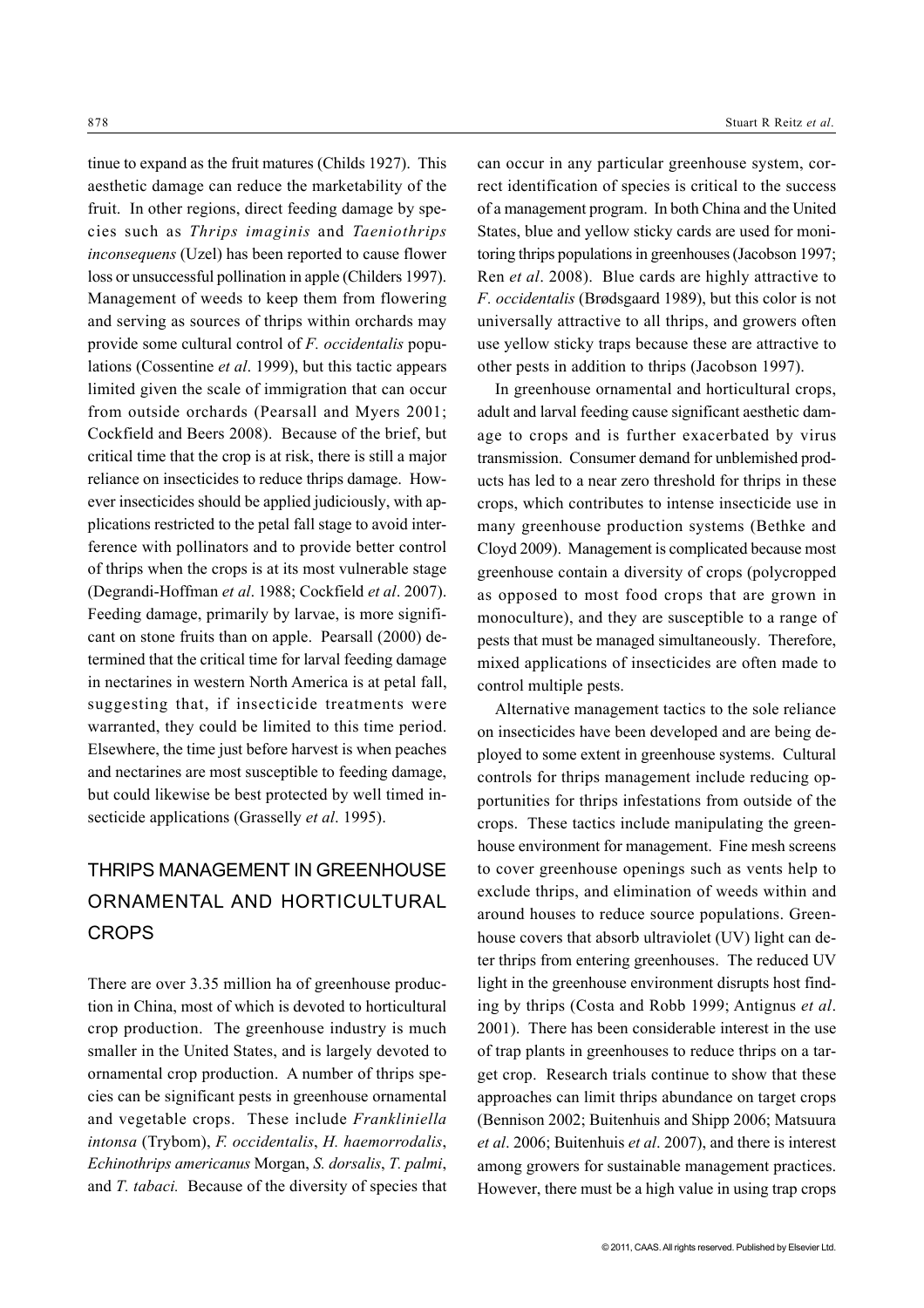to justify the additional cost for their maintenance and the loss of production space.

The proper use of biological control agents can improve management of thrips populations in greenhouses. Inundative releases of agents once populations have become established which will not prevent aesthetic injury so agents should be released inoculatively, beginning at crop initiation to also suppress thrips populations before they approach economically damaging levels. Several types of control agents are effective against thrips, and there has been interest in combinations of different biological control agents that would target different life stages. *O. insidiosus* prefers larval thrips but will readily prey on adults when available (Baez *et al*. 2004). Phytoseiid mites predominantly attack first instar thrips rather than larger life stages. One species that has generated a great deal of interest is *Amblyseius swirskii* (Athias-Henriot), which has recently become commercially available in Europe and North America. This phytoseiid species has proven to be a more effective thrips predator than two other commercially available species, *N. cucumeris* and *Amblyseius* (*Iphiseius*) *degenerans* Berlese. The soil dwelling *Hypoaspis* spp. that consume thrips pupae have also received considerable attention because of their ability to complement above ground predators of thrips and also contribute to management of other pests (Berndt *et al*. 2004).

Because of their value, a number of predatory species are available from commercial suppliers for thrips management. Considerable research effort has gone into improving the quality of mass produced biological control agents, and in making their production more economical through the use of factitious prey and artificial diets (Shapiro and Ferkovich 2002; Ferkovich and Shapiro 2004, 2007; de Clercq *et al*. 2005). More recent research has focused on improving the quality of mass produced predators during their shipment and their effectiveness at release. *Orius pumilio* (Champion) fed water or an aqueous sucrose solution during shipment (i.e., within 48 h before release) had higher initial predation rates upon release than when fed a protein diet (Shapiro *et al*. 2009).

In addition to improving the quality of mass produced biological control agents, the greenhouse environment can be altered to improve the activity and survivorship of biological control agents. For example,

survivorship and predation rates of the predatory mite *N. cucumeris* improve at low vapor pressure deficits (i.e., in a more humid atmosphere) (Shipp *et al*. 1996; Shipp and van Houten 1997). As an ancillary benefit, these conditions also favor infectivity of fungal pathogens, which can be effective biological controls against thrips (Shipp *et al*. 2003). Ugine *et al*. (2005a, b) in an efficient assay aimed at quantifying secondary acquisition of fungal conidia by second-instar western flower thrips showed that *Beauveria bassiana* (strain GHA) is highly effective at very low doses  $(LD_{50}$  of 33-66 conidia/ insect). In China, the work of Zhang *et al*. (2009) also showed that the invasive *F. occidentalis* is particularly sensitive to indigenous strains of *B. bassiana*. Recent developments portend well for the future use of mycopathogens in thrips management in greenhouse ornamentals and vegetables. As described above, commercial formulations of entomopathogenic fungi continue to be developed as biological control agents against thrips in greenhouse systems. Because these pathogens are relatively slow acting, applying them inoculatively when pest populations are low has been considered the most viable approach. Because the same strategy applies to arthropod predators, the effects of entomopathogens on benficials continues to be a concern. Jacobson *et al*. (2001) found that commercial formulations of *Beauveria bassiana* are compatible with *N. cucumeris*, so that growers can benefit from both types of control agents*.* An additional concern with the use of fungal pathogens against thrips has been assuring proper deployment to where thrips are concentrated, such as flowers where *F. occidentalis* aggregates (Hansen *et al*. 2003). A novel approach to this has been to use other insects as carriers of fungal agents. Pollinators and predators, which are not highly susceptible to tested, commercial formulations of fungal pathogens, have been used successfully to distribute fungal pathogens in greenhouse crops for thrips management (Al-mazra'awi *et al*. 2006; Down *et al*. 2009). Further research is still needed to optimize these procedures.

## THRIPS MANAGEMENT IN OPEN FIELD FRUITING VEGETABLES

The diversity of open field grown vegetable crops that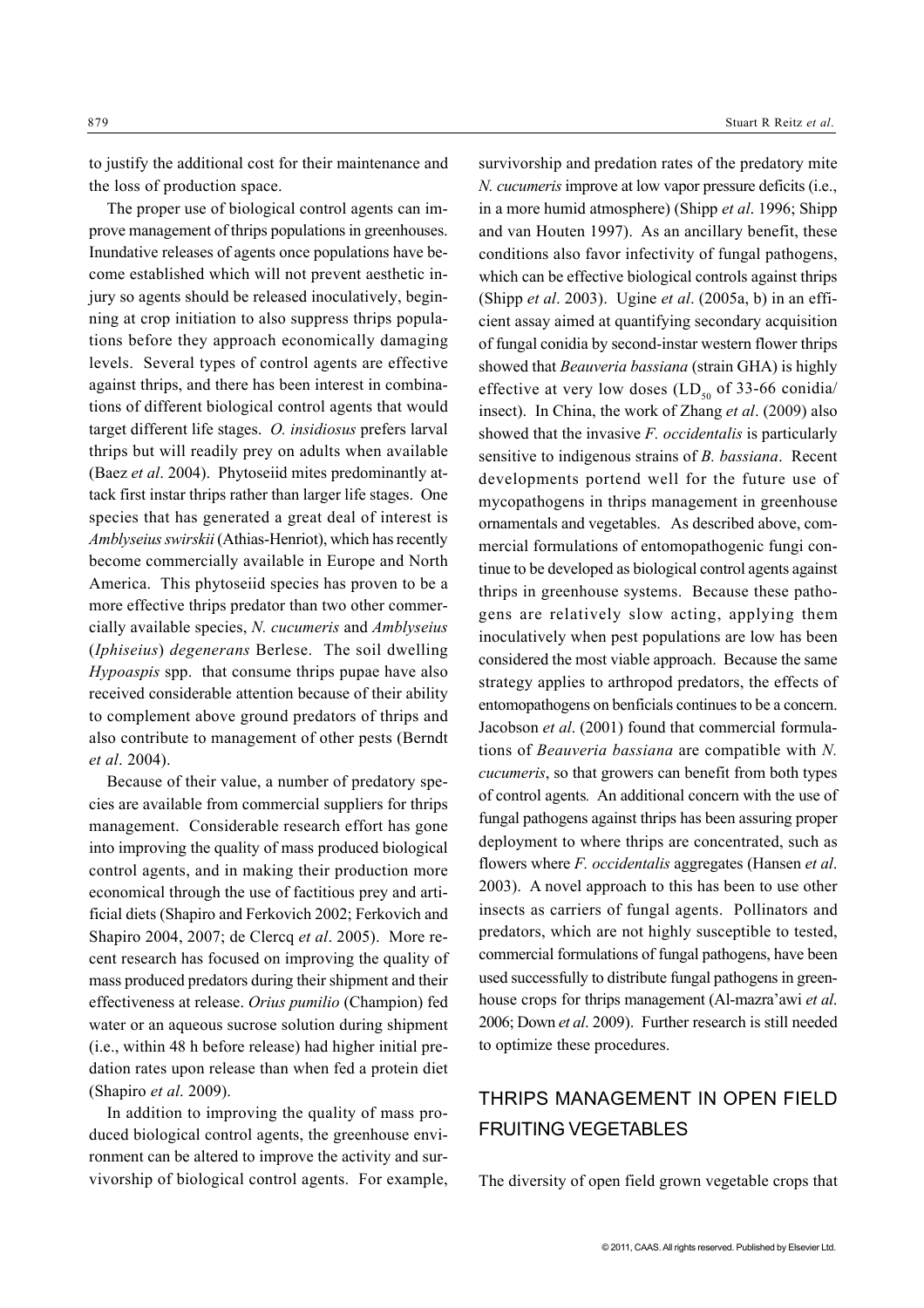thrips attack and the varying dynamics of thrips interactions with each crop mean that management programs must be adapted to each particular system. Crops such as pepper and eggplant can be managed differently than crops such as tomato because of the differing impact of natural enemies. In pepper and eggplant cropping systems, IPM programs based on conservation biological control can successfully manage thrips, even in the presence of *Tospoviruses*. As demonstrated in Florida and Japan, naturally occurring predators such as *Orius* spp. can rapidly colonize pepper and eggplant fields to suppress thrips populations and halt the spread of *Tospoviruses* (Nagai 1991; Ramachandran *et al*. 2001; Reitz *et al*. 2003). However, *Orius* spp. are highly susceptible to most classes of insecticides; therefore, care must be taken to avoid insecticides that will disrupt the predator (Reitz *et al*. 2003). Spinosyn-based insecticides (spinosad and spinetoram) are compatible with *Orius-*based IPM programs. These materials can be used to suppress pest thrips populations before predators have fully colonized a crop (Srivistava *et al*. 2008; Seal and Kumar 2010). Augmenting predator populations by planting attractive banker plants around field borders is a new promising management tactic (Bottenberg *et al*. 1999). Where *Tospoviruses* are a particular concern, planting pepper crops on ultraviolet reflective mulches is a viable tactic (Reitz *et al*. 2003). These materials suppress thrips populations by disrupting host finding by thrips. However, because of expense and the potential delay in crop maturity, ultraviolet reflective mulches may not be economically justified in all cases.

Tomato is an important vegetable crop that is highly susceptible to *Tospovirus* infection (Hanssen *et al*. 2010) and where thrips oviposition and feeding damage can reduce fruit quality (Salguero-Navas *et al.* 1991; Ghidiu *et al*. 2006). Biological control from *Orius* spp. has not proven feasible because these predators, which would prey on adult thrips settling in tomato flowers, do not readily colonize tomato (Coll and Ridgway 1995; Baez *et al*. 2011); therefore, alternative tactics are necessary. A great deal of success has been made in integrated management approaches against *F. occidentalis* and TSWV in tomato, where the emphasis is on preventing the buildup of damaging thrips populations. Chief among tactics to effect this are the use of ultraviolet light reflective mulches, which re-

880 Stuart R Reitz *et al*.

duces the ability of thrips to find plants (Stavisky *et al*. 2002), maintaining fertilization at optimal levels rather than overfertilization, which can attract western flower thrips (Brodbeck *et al*. 2001), and avoiding the use of synthetic pyrethroids, which induce western flower thrips populations (Funderburk 2009). As with other fruiting vegetables, ultraviolet reflective mulches significantly reduce thrips populations and disease incidence (Stavisky *et al*. 2002; Riley and Pappu 2004). The incidence of tomato spotted wilt can also be reduced by applications of acibenzolar-S-methyl, a compound that induce a plant's systemic acquired resistance responses (Csinos *et al*. 2001; Momol *et al*. 2004).

#### THRIPS MANAGEMENT IN ONION

*Thrips tabaci* has historically been a major pest of onion, *Allium cepa* L., and related crops globally. Thrips feeding reduces photosynthesis, which ultimately reduces bulb size and marketable yield (Kendall and Capinera 1987; Fournier *et al*. 1995). More recently, the emergence of *Iris yellow spot virus*, which is vectored by *T. tabaci,* has led to an increased focus on managing *T. tabaci* (Gent *et al*. 2006)*.* This virus has been detected in most onion producing areas of the world over the past 20 years, with yield losses in excess of 60% reported in some fields (Gent *et al*. 2006; Pappu *et al*. 2009). The emergence of IYSV highlights the dynamic, complex nature of thrips and *Tospovirus* problems at present. Isolates of IYSV in the state of Georgia in the southeastern US are more closely related to isolates from Peru than to isolates from the rest of the United States and infected plants in Georgia present different symptoms than found elsewhere in the US (Nischwitz *et al*. 2007). Because Peruvian onions are imported into Georgia, it is likely the virus was introduced from there, and possibly, a biologically distinct, more pestiferous biotype of *T. tabaci* has been introduced from Peru as well.

At present, there is still a heavy reliance on insecticides for management of *T. tabaci* in onion. Onion is a favorable host for *T. tabaci*, and colonization patterns indicate that most thrips within an onion field are progeny of relatively few *T. tabaci* immigrants (Mo *et al*. 2009). These predictable seasonal dynamics make it possible to better time insecticide applications to criti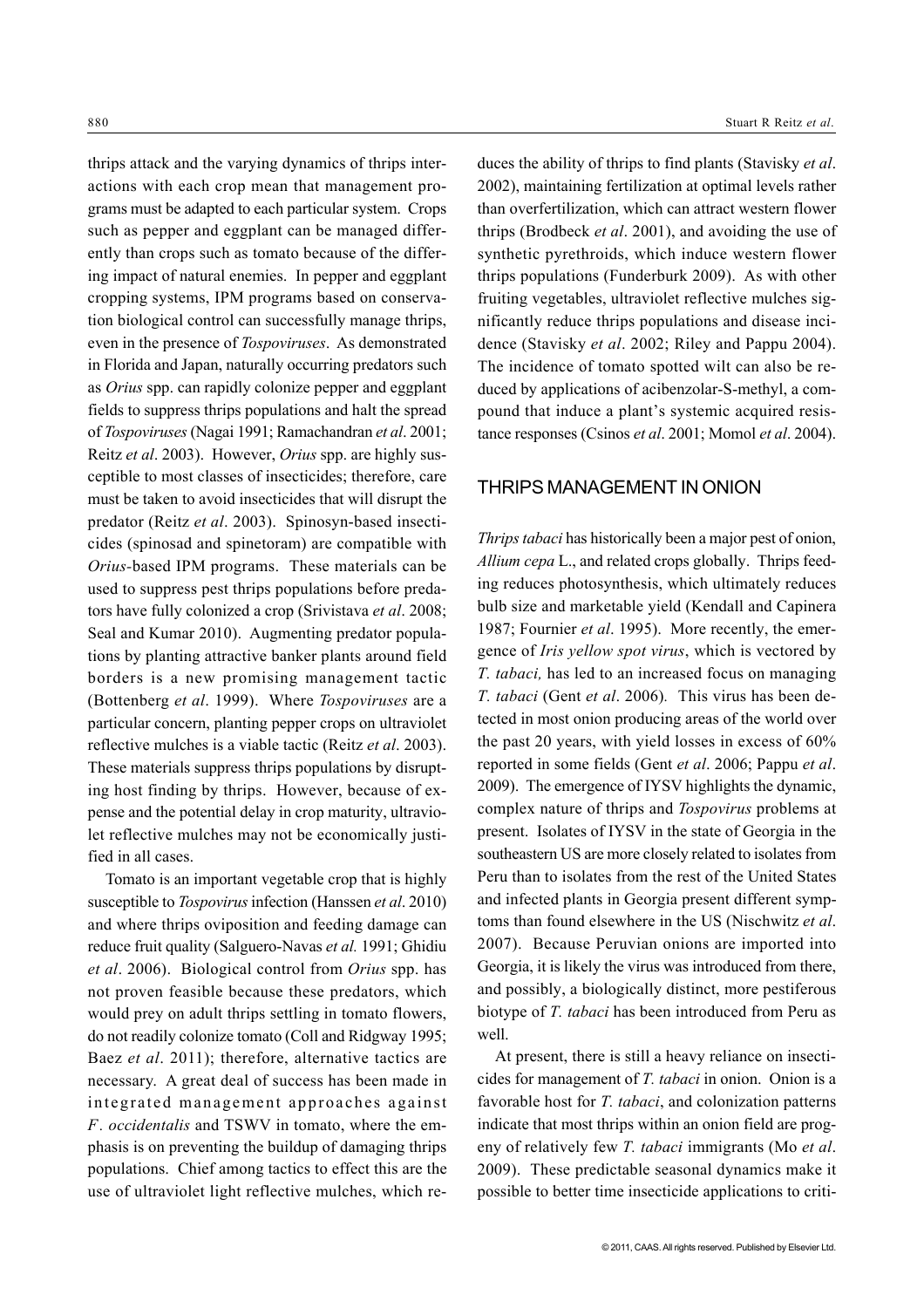cal stages of population growth, especially early within the population growth phase. Nault and Shelton (2010) have proposed using action thresholds that are modified according to the efficacy of each particular insecticide. They recommend that the action thresholds should be directly correlated with efficacy, so that action thresholds would be lower for less efficacious insecticides. The development of robust action thresholds for any crop is a complex and challenging endeavor. However, this information will lead to improvements in the use of insecticides and insecticide resistance management, and ultimately reduce the number of insecticide applications that growers make (Hoffmann *et al*. 1995).

Alternative control tactics to insecticides for *T. tabaci* in onion tend to address cultural controls as no effective natural enemies are yet known in this agroecosystem. Host plant resistance to both *T. tabaci* and IYSV is being developed. Varieties that have yellow-green foliage tend to have lower thrips populations than do varieties with darker, blue green foliage (Diaz-Montano *et al*. 2010). Onions with more open architecture also have lower abundances of thrips, possibly because thrips are more exposed with this type of growth pattern (Coudriet *et al*. 1979). No onion germplasm with complete resistance to IYSV has been identified, but some cultivars have greater tolerance or lower susceptibility than others. Multani *et al*. (2009) recommend that late season assessments of IYSV severity be used to assess susceptibility rather than the initial time of symptom expression. If symptoms are not expressed until late yield loss may not occur. Increased plant density also seems to reduce the severity of IYSV. Straw mulch has also been shown to reduce thrips abundance in onion (Larentzaki *et al*. 2008). The application of straw mulch is a relatively inexpensive management tactic and reduces the risk of environmental contamination from insecticides.

### THRIPS MANAGEMENT IN GROUNDNUT (PEANUT)

Groundnut or peanut, *Arachis hypogaea* L., is a major agronomic crop in China and in the United States. It is grown throughout the southern US where an endemic

thrips *Frankliniella fusca* (Hinds) is a key pest (Culbreath *et al*. 2003). The most significant damage it creates in these crops is from the transmission of *Tomato spotted wilt virus* (Sakimura 1963), consequently, a great deal of research has been conducted on its management. One product of this research has been the development of a risk assessment tool for growers to use in planning groundnut crops, which highlights the importance of integrating available control tactics in a unified manner (Brown *et al*. 2007). As research continues, additional factors are built into this risk index to further refine it (Wells *et al*. 2002; Olatinwo *et al*. 2008). The primary management tactic for groundnut growers under this index is to plant TSWV resistant varieties. Further enhancing the effect of host plant resistance is delaying planting until when conditions are less favorable for disease development. In the southeastern US, delaying planting until mid or late-May significantly reduces the incidence of TSWV (Hurt *et al*. 2005). The underlying mechanism appears to be related to the natural seasonal declines in thrips abundance (Funderburk *et al*. 2002).

These seasonal declines appear to be triggered by naturally-occurring biological control agents. One of these key natural enemies of *F. fusca* in the groundnut system is the parasitic nematode *Thripinema fuscum* Tipping & Nguyen (Allantonematidae) (Tipping *et al*. 1998). Parasitism by this nematode ultimately renders females sterile (Sims *et al*. 2005) and alters feeding behavior so that viruliferous individuals are not as efficient transmitters of TSWV as their unparasitized counterparts (Sims *et al*. 2009). Consequently, *T. fuscum* is a valuable biological control agent against *F. fusca* in groundnut fields, with high levels of parasitism quickly followed by collapses in *F. fusca* populations and suppression in the spread of tomato spotted wilt (Funderburk *et al*. 2002). Developing techniques for augmentative releases of nematodes could further suppress disease spread by *F. fusca.* An *in vivo* system has been developed for production of another species, *T. nicklewoodi* (Siddiqi), which is an obligate parasite of *F. occidentalis* (Arthurs and Heinz 2002). Although many technical challenges remain, the fact that *Thripinema* naturally persist on plants in agroecosystems makes them amenable for use in inoculative or augmentative biological control programs.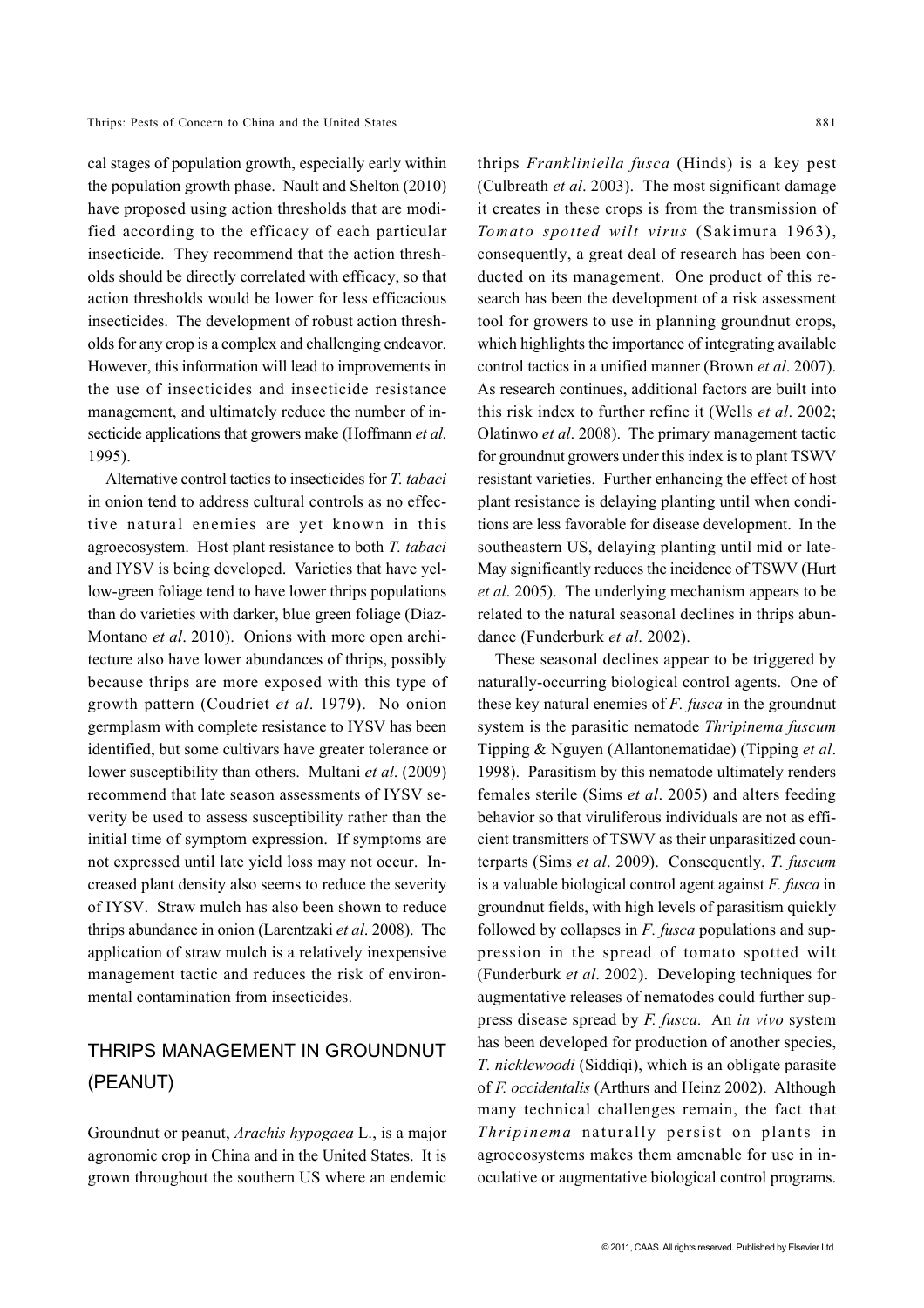Although *F. fusca* is present in Japan, it is not thought to occur elsewhere in Asia (Shiro Nakao, personal communication). Other pest species, in particular *T. palmi*, which vector *Groundnut bud necrosis virus*, and *S. dorsalis*, which vectors *Groundnut ringspot virus*, *Peanut chlorotic fanspot virus*, and *Peanut yellow spot virus*, in addition to *Groundnut bud necrosis virus* (Whitfield *et al*. 2005).

#### THRIPS MANAGEMENT IN COTTON

Cotton offers a contrast to the issue of thrips in a cropping system. Thrips can be important pests of cotton in many regions of the world, but in certain circumstances thrips may be beneficial in cotton. In the United States, early season thrips populations can severely damage seedling cotton. Feeding damage at this stage reduces plant growth and vigor, ultimately reduce yield. Insecticides are commonly used to manage thrips populations at the seedling stage of crop growth because natural enemy populations are not sufficient for control at this time (Greenberg *et al*. 2009). There has been a recent transition from in furrow applications of carbamates and organophosphate insecticides to using seed treatments of neonicotinoid insecticides. These systemic insecticides can provide relatively long protection and therefore reduce overall insecticide use in cotton. Alternative management tactics that show utility include conservation, strip tillage, which reduces thrips abundance in addition to other agronomic benefits (Toews *et al*. 2010).

Historically, thrips have not been considered pests when cotton is mature. Recently though, *Frankliniella* flower thrips have been implicated in spreading *Fusarium verticillioides* (Saccardo) Nirenberg, a fungal pathogen that is associated with the emerging problem of hardlock of cotton in the humid southeastern United States (Mailhot *et al*. 2007b; Srivastava *et al*. 2010). In hardlock, the cotton fibers fail to expand after the boll opens. It is thought that thrips enter cotton flowers and passively introduce inoculum. Perhaps more important, thrips feeding damage creates greater opportunities for *F. verticilloides* conidia to penetrate the plant (Mailhot *et al*. 2007b). Suppressing thrips populations in flowering cotton reduces the incidence of hardlock and can lead to higher yields. *O. insidiosus*

can colonize cotton flowers closely tracks thrips populations in cotton flowers (Mailhot *et al*. 2007a). Therefore, it may be possible to properly conserve and augment populations of *O. insidiosus* to help suppress thrips in cotton flowers. In arid climates such as California and Australia, thrips may be beneficial as predators of spider mites (Trichilo and Leigh 1986; Wilson *et al*. 1996). This dichotomy of thrips acting as pests and beneficials points to the complexity of thrips ecology.

#### **CONCLUSION**

It is evident that China and the United States are at risk for the development of new problems from thrips and thrips-transmitted pathogens. The risk is from the biology of thrips and the nature of modern agricultural and trade practices. It is interesting to note that three of the major global thrips pests, *F. occidentalis*, *S. dorsalis*, and *T. palmi*, have only recently emerged as significant pests. Their polyphagy certainly predisposes them to pests of numerous crops. Their spread around the world has been promoted by the increasing worldwide exchange of agricultural commodities (Morse and Hoddle 2006). Numerous other species share the polyphagous habits of these species, and some are important pests on more regionalized scales (e.g., *Ceratothripoides claratris*, *F. fusca*, *F. intonsa*, *F. schultzei*, *F. zucchini*, *Megalurothrips sjostedti*, *Thrips flavus*, *T. hawaiiensis*, *T. imaginis*, *T. obscuratus*, *T. parvispinus*, *T. setosus*), but could emerge as major international pests in the future. Other species, such as *F. tritici*, that are not considered as serious pests in their native ranges could become serious should they become invasive in new geographic regions.

As thrips continue to be spread internationally, there is a critical need for more information on their basic taxonomy, biology and ecology to better understand and manage them. As Mound (2005) eloquently stated, researchers involved with Thysanoptera have often been too narrow in their outlook. The lack of taxonomic expertise often leads to delays in the proper identification of newly invasive species, thus hindering opportunities for their management (Mound and Collins 2000). In turn, taxonomists must appreciate phylogenetic relationships within the Thysanoptera, and appreciate the intraspecific and interspecific variation, including spa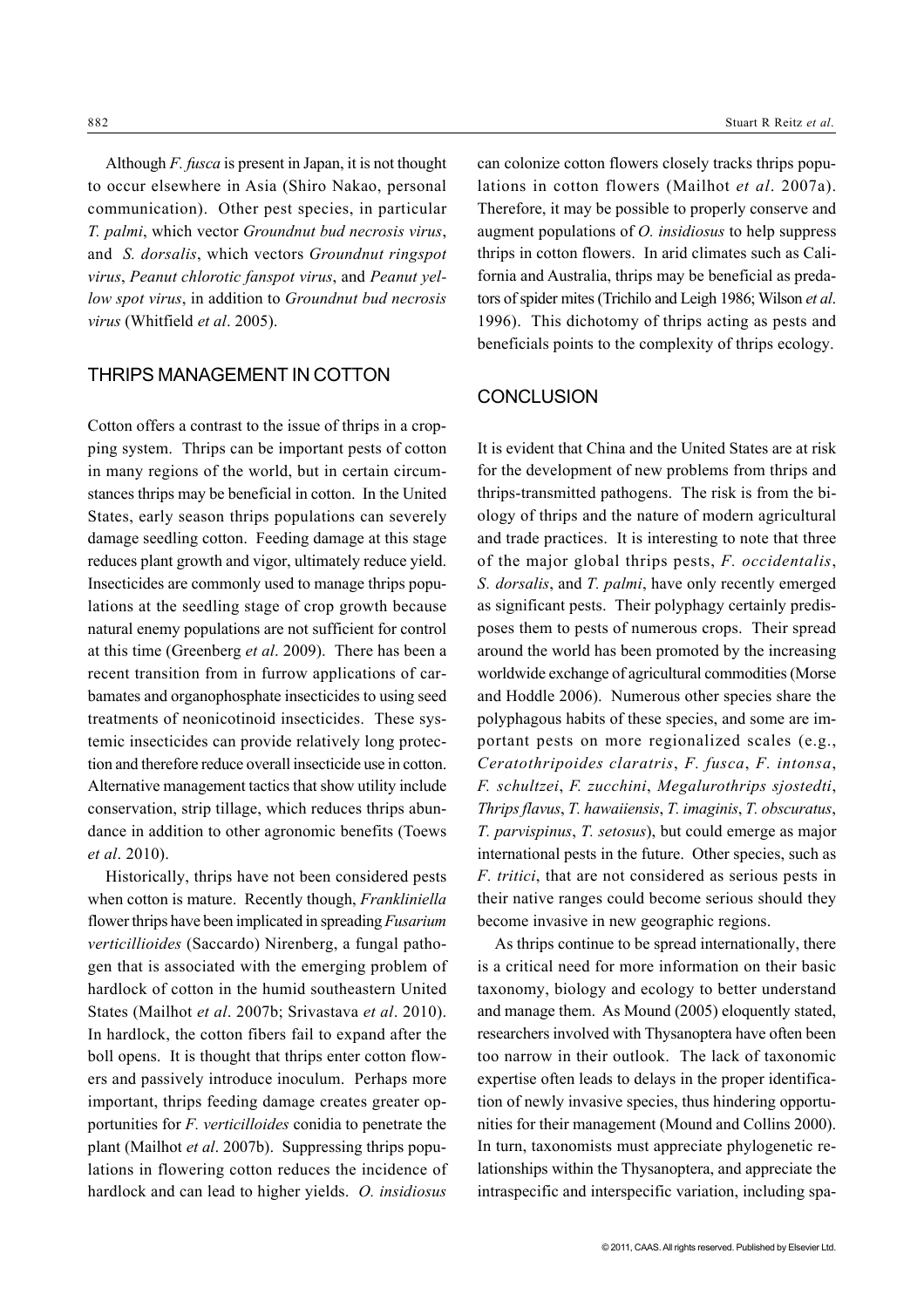tial and temporal population dynamics, that ecologists have recorded. Virologists as well must appreciate that thrips are not merely "flying hypodermic syringes" (Mound 2005) but that acquisition and transmission of *Tospoviruses* are contingent on unique biological attributes of thrips, including potential cryptic species, host plants and the pathogens, and their interactions (van de Wetering *et al*. 1998; Adkins 2000; Moritz *et al*. 2004a). Management programs developed by economic entomologists have historically been reactive in terms of how to suppress economically damaging thrips populations rather than proactive in understanding ecological factors that could regulate populations below economically damaging levels and avoid pest situations from arising (Stern *et al*. 1959).

There has been a recent trend towards focusing on management of thrips populations at economically acceptable levels rather than on complete control (Bielza 2008; Funderburk 2009). This trend is perhaps been born out of necessity more than philosophy because of the limitations of insecticidal control programs, and the need to conserve the limited number of effective insecticides through insecticide resistance management programs. Consequently, this has led to the development more holistic integrated approaches to crop management. A major step will be to ensure that management programs are cost effective and easy for growers to implement.

The major global thrips pests, including *F. occidentalis*, *S. dorsalis*, *T. palmi*, and *T. tabaci*, are among the best known examples of invasive species in the world. Their global spread means that similar pest problems will continue to be shared among countries and heightens the need for international collaboration to facilitate the management of these pests. We expect that collaboration between China and the United States on new management methods invasive thrips will greatly improve in the near future. As more collaborative projects are developed and established, the management of invasive thrips that are native to China or North America, or are invasive in both will improve.

#### Acknowledgements

We thank Prof. Wen Jinzeng, Institute of Plant Protection, Chinese Academy of Agricultural Sciences, for valuable comments on the manuscript. This research was supported by the National Basic Research Program of China (973 Program, 2009CB119004), the National Special Fund for the Commonweal Agricultural Research of China (200903032) and the Earmarked Fund for Modern Agro-industry Technology Research System, China (Nycytx-35-gw27).

#### References

- Adkins S. 2000. Tomato spotted wilt virus Positive steps towards negative success. *Molecular Plant Pathology*, **1**, 151- 157.
- Al-mazra´awi M S, Shipp L, Broadbent B, Kevan P. 2006. Biological control of *Lygus lineolaris* (Hemiptera: Miridae) and *Frankliniella occidentalis* (Thysanoptera: Thripidae) by *Bombus impatiens* (Hymenoptera: Apidae) vectored *Beauveria bassiana* in greenhouse sweet pepper. *Biological Control*, **37**, 89-97. doi: 10.1016/j.biocontrol.2005.11.014
- Antignus Y, Nestel D, Cohen S, Lapidot M. 2001. Ultravioletdeficient greenhouse environment affects whitefly attraction and flight-behavior. *Environmental Entomology*, **30**, 394-399.
- Aramburu J, Marti M. 2003. The occurrence in north-east Spain of a variant of *Tomato spotted wilt virus* (TSWV) that breaks resistance in tomato (*Lycopersicon esculentum*) containing the *Sw-5* gene. *Plant Pathology*, **52**, 407.
- Arthurs S, Heinz K M. 2002. *In vivo* rearing of *Thripinema nicklewoodi* (Tylenchida: Allantonematidae) and prospects as a biological control agent of *Frankliniella occidentalis* (Thysanoptera: Thripidae). *Journal of Economic Entomology*, **95**, 668-674.
- Baez I, Reitz S R, Funderburk J E. 2004. Predation by *Orius insidiosus* (Heteroptera: Anthocoridae) on species and life stages of *Frankliniella* flower thrips (Thysanoptera: Thripidae) in pepper flowers. *Environmental Entomology*, **33**, 662-670.
- Baez I, Reitz S R, Funderburk J E, Olson S M. 2011. Variation within and between *Frankliniella* thrips species in host plant utilization. *Journal of Insect Science*, **11**, 1-18.
- Bennison J A. 2002. Towards the development of a push-pull strategy for improving biological control of western flower thrips on chrysanthemum. In: Marullo R, Mound L A, eds., *Thrips and Tospoviruses: Proceedings of the 7th International Symposium on Thysanoptera*. July 2-7, 2002, Reggio Calabria, Italy. Australian National Insect Collection, Canberra. pp. 199-206.
- Berndt O, Meyhöfer R, Poehling H M. 2004. The edaphic phase in the ontogenesis of *Frankliniella occidentalis* and comparison of *Hypoaspis miles* and *Hypoaspis aculeifer* as predators of soil-dwelling thrips stages. *Biological Control*, **30**, 17-24. doi: 10.1016/j.biocontrol.2003.09.009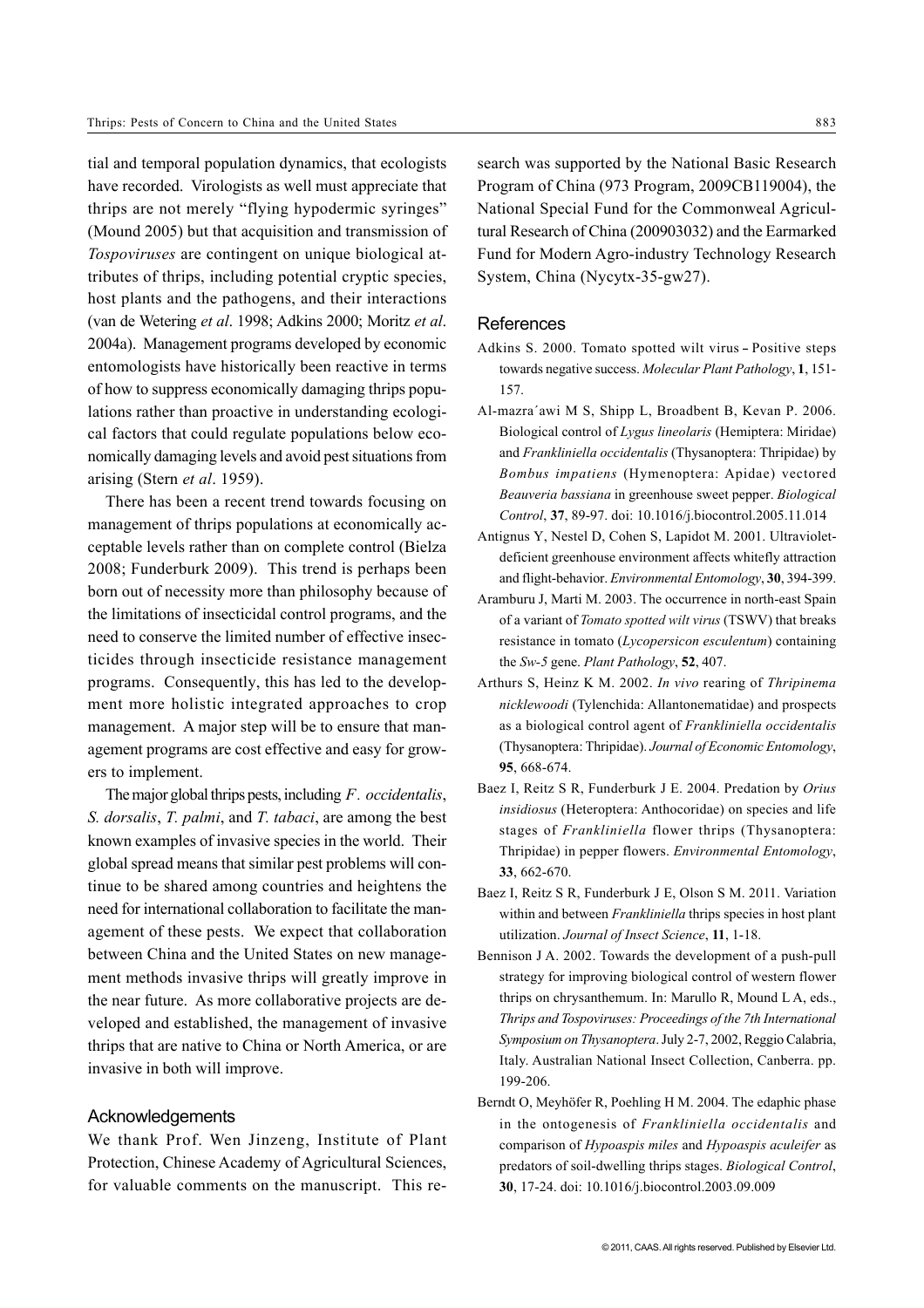- Best R J. 1968. Tomato spotted wilt virus. *Advances in Virus Research*, **13**, 65-146.
- Bethke J A, Cloyd R A. 2009. Pesticide use in ornamental production: what are the benefits? *Pest Management Science*, **65**, 345-350.
- Bielza P. 2008. Insecticide resistance management strategies against the western flower thrips, *Frankliniella occidentalis*. *Pest Management Science*, **64**, 1131-1138.
- Boiteux L S, de Avila A C. 1994. Inheritance of a resistance specific to tomato spotted wilt tospovirus in *Capsicum chinense* 'PI 159236'. *Euphytica*, **75**, 139-142.
- Bosco L, Giacometto E, Tavella L. 2008. Colonization and predation of thrips (Thysanoptera: Thripidae) by *Orius* spp. (Heteroptera: Anthocoridae) in sweet pepper greenhouses in Northwest Italy. *Biological Control*, **44**, 331-340. doi: 10. 1016/j.biocontrol.2007.10.027
- Bottenberg H, Frantz G, Mellinger H. 1999. Refuge and cover crop plantings for beneficial insect habitats. *Proceedings of the Florida State Horticultural Society*, **112**, 339-341.
- Branch W D, Brenneman T B, Culbreath A K. 2003. Tomato spotted wilt virus resistance among high and normal O/L ratio peanut cultivars with and without irrigation. *Crop Protection*, **22**, 141-145.
- Brodbeck B V, Stavisky J, Funderburk J E, Andersen P C, Olson S M. 2001. Flower nitrogen status and populations of *Frankliniella occidentalis* feeding on *Lycopersicon esculentum*. *Entomologia Experimentalis et Applicata*, **99**, 165-172.
- Brødsgaard H F. 1989. Colored sticky traps for *Frankliniella occidentalis* (Pergande) (Thysanoptera: Thripidae) in glasshouses. *Journal of Applied Entomology*, **107**, 136-140.
- Brown S, Todd J, Culbreath A, Beasley J, Kemerait B, Prostko E, Brenneman T, Smith N, Gorbet D, Tillman B, *et al*. 2007. Minimizing spotted wilt of peanut including the 2007 version of the tomato spotted wilt risk index. [2010-8-5]. http:// www.caes.uga.edu/topics/diseases/tswv/peanut/risk.html
- Brownbridge M. 1995. Prospect for mycopathogens in thrips management. In: Parker B L, Skinner M, Lewis T, eds., *Thrips Biology and Management*. Plenum Press, New York. pp. 281-295.
- Brunner P C, Chatzivassiliou E K, Katis N I, Frey J E. 2004. Host-associated genetic differentiation in *Thrips tabaci* (Insecta: Thysanoptera), as determined from mtDNA sequence data. *Heredity*, **93**, 364-370.
- Buckingham G. 1996. Biological control of alligatorweed, *Alternanthera philoxeroides*, the world's first aquatic weed success story. *Castanea*, **61**, 232-243.
- Buitenhuis R, Shipp J L. 2006. Factors influencing the use of trap plants for the control of *Frankliniella occidentalis* (Thysanoptera: Thripidae) on greenhouse potted

chrysanthemum. *Environmental Entomology*, **35**, 1411-1416.

- Buitenhuis R, Shipp J L. 2008. Influence of plant species and plant growth stage on *Frankliniella occidentalis* pupation behaviour in greenhouse ornamentals. *Journal of Applied Entomology*, **132**, 86-88.
- Buitenhuis R, Shipp J L, Jandricic S, Murphy G, Short M. 2007. Effectiveness of insecticide-treated and non-treated trap plants for the management of *Frankliniella occidentalis* (Thysanoptera: Thripidae) in greenhouse ornamentals. *Pest Management Science*, **63**, 910-917.
- Butt T M, Brownbridge M. 1997. Fungal pathogens of thrips. In: Lewis T, ed., *Thrips as Crop Pests*. CAB International, New York. pp. 399-433.
- Calvo F J, Bolckmans K, Belda J E. 2010. Control of *Bemisia tabaci* and *Frankliniella occidentalis* in cucumber by *Amblyseius swirskii*. *Biocontrol*, **56**, 185-192.
- Cannon R J C, Matthews L, Collins D W. 2007. A review of the pest status and control options for *Thrips palmi*. *Crop Protection*, **26**, 1089-1098. doi: 10.1016/j.cropro.2006.10. 023
- Chatzivassiliou E K, Peters D, Katis N I. 2002. The efficiency by which *Thrips tabaci* populations transmit Tomato spotted wilt virus depends on their host preference and reproductive strategy. *Phytopathology*, **92**, 603-609.
- Chen K, Xu Z, Yan L. 2003. Preliminary identification of a new member of Tospovirus infecting peanut (*Arachis hypogaea* L.). *Chinese Journal of Oil Crop Sciences*, **25**, 82-85. (in Chinese)
- Chen K, Xu Z, Yan L, Wang G. 2007. Characterization of a new strain of capsicum chlorosis virus from peanut (*Arachis hypogaea* L.) in China. *Journal of Phytopathology*, **155**, 178- 181. doi: 10.1111/j.1439-0434.2007.01217.x
- Chhagan A, Stevens P S. 2007. Effect of temperature on the development, longevityand oviposition of greenhouse thrips (*Heliothrips haemorrhoidalis*) on lemon fruit. *New Zealand Plant Protection*, **60**, 50-55.
- Childers C C. 1997. Feeding and oviposition injuries to plants. In: Lewis T, ed., *Thrips as Crop Pests*. CAB International, New York. pp. 505-537.
- Childs L. 1927. Two species of thrips injurious to apples in the Pacific Northwest. *Journal of Economic Entomology*, **20**, 805-808.
- Chisholm I F, Lewis T. 1984. A new look at thrips (Thysanoptera) mouthparts, their action and effects of feeding on plant tissue. *Bulletin of Entomological Research*, **74**, 663-675.
- Cho J, Custer D, Brommonschenkel S, Tanksley S. 1995. Conventional breeding: Host-plant resistance and the use of molecular markers to develop resistance to tomato spot wilt virus in vegetables. *Acta Horticulturae*, **431**, 367-378.
- de Clercq P, Arijs Y, van Meir T, van Stappen G, Sorgeloos P,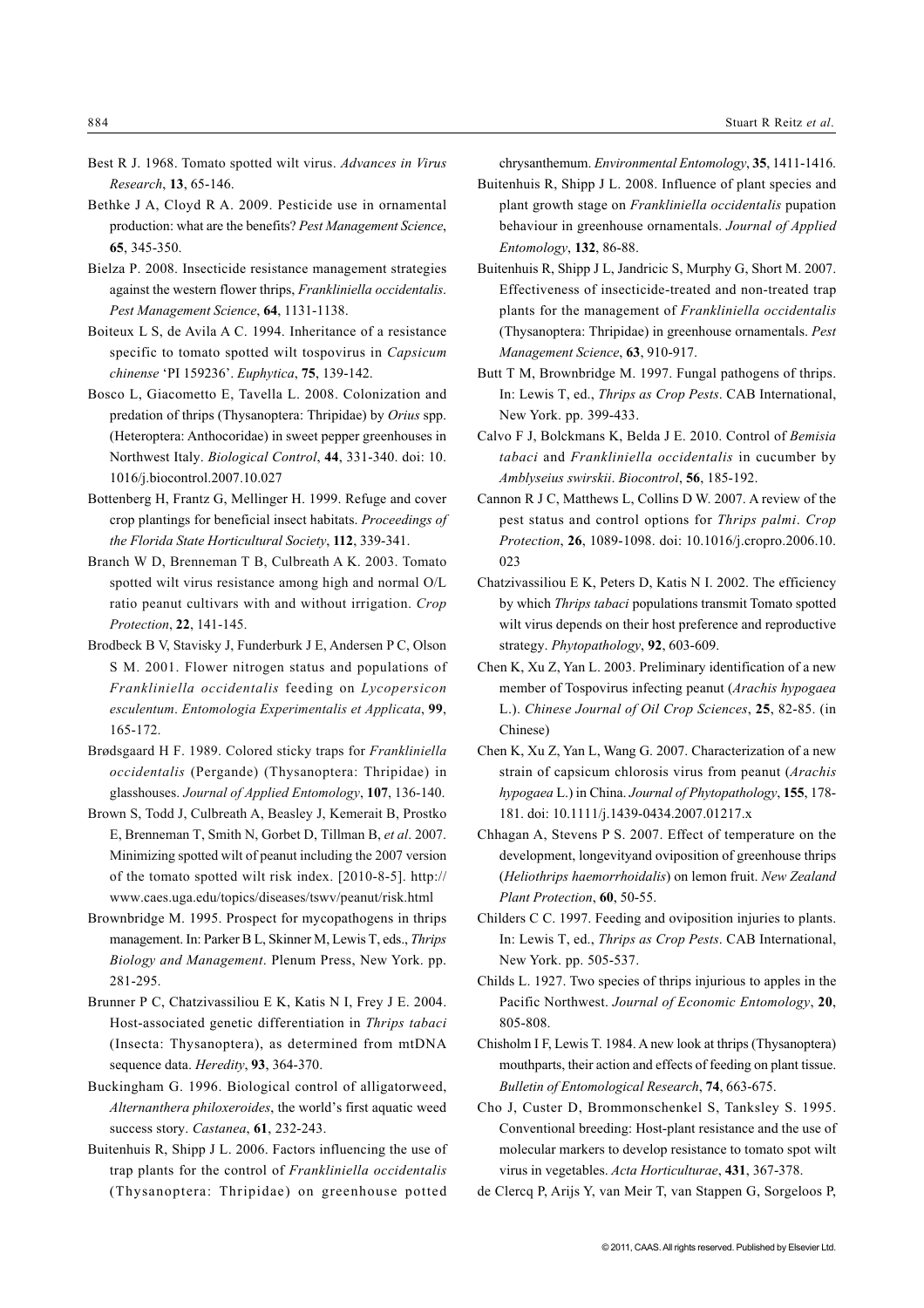Dewettinck K, Rey M, Grenier S, Febvay G. 2005. Nutritional value of brine shrimp cysts as a factitious food for *Orius laevigatus* (Heteroptera: Anthocoridae). *Biocontrol Science and Technology*, **15**, 467-479.

- Cockfield S D, Beers E H, Horton D R, Miliczky E. 2007. Timing of oviposition by western flower thrips (Thysanoptera: Thripidae) in apple fruit. *Journal of the Entomological Society of British Columbia*, **104**, 45.
- Cockfield S D, Beers E H. 2008. Management of dandelion to supplement control of western flower thrips (Thysanoptera: Thripidae) in apple orchards. *Journal of the Entomological Society of British Columbia*, **105**, 89-96.
- Coll M, Ridgway R L. 1995. Functional and numerical responses of *Orius insidiosus* (Heteroptera: Anthocoridae) to its prey in different vegetable crops. *Annals of the Entomological Society of America*, **88**, 732-738.
- Cossentine J E, Hogue E J, Jensen L B M. 1999. The influence of orchard ground cover and introduced green lacewings on spring populations of western flower thrips in apple orchards. *Journal of the Entomological Society of British Columbia*, **96**, 7-12.
- Costa H S, Robb K L. 1999. Effects of ultraviolet-absorbing greenhouse plastic films on flight behavior of *Bemisia argentifolii* (Homoptera: Aleyrodidae) and *Frankliniella occidentalis* (Thysanoptera: Thripidae). *Journal of Economic Entomology*, **92**, 557-562.
- Coudriet D L, Kishaba A D, McCreight J D, Bohn G W. 1979. Varietial resistance in onions to thrips. *Journal of Economic Entomology*, **72**, 614-615.
- Cox P D, Matthews L, Jacobson R J, Cannon R, MacLeod A, Walters K F A. 2006. Potential for the use of biological agents for the control of *Thrips palmi* (Thysanoptera: Thripidae) outbreaks. *Biocontrol Science and Technology*, **16**, 871-891. doi: 10.1080/09583150600827728
- Csinos A S, Pappu H R, McPherson R M, Stephenson M G. 2001. Management of tomato spotted wilt virus in flue-cured tobacco with acibenzolar-S-methyl and imidacloprid. *Plant Disease*, **85**, 292-296.
- Culbreath A K, Todd J W, Brown S L. 2003. Epidemiology and management of tomato spotted wilt in peanut. *Annual Review of Phytopathology*, **41**, 53-75.
- Davidson J, Andrewartha H G. 1948. The influence of rainfall, evaporation and atmospheric temperature on fluctuations in the size of a natural population of *Thrips imaginis* (Thysanoptera). *Journal of Animal Ecology*, **17**, 200-222.
- Davies F T J, He C, Chau A, Spiers J D, Heinz K M. 2005. Fertiliser application affects susceptibility of chrysanthemum to western flower thrips-abundance and influence on plant growth, photosynthesis and stomatal conductance. *Journal of Horticultural Science and Biotechnology*, **80**, 403-412.
- Degrandi-Hoffman G, Terry I, Huber R T. 1988. Incorporating fruit set estimates with thrips management to create a decision support system for apples. *Hortscience*, **23**, 571-574.
- Denholm I, Cahill M, Dennehy T J, Horowitz A R. 1998. Challenges with managing insecticide resistance in agricultural pests, exemplified by the whitefly *Bemisia tabaci*. *Philosophical Transactions of the Royal Society of London* (Series B Biological Sciences), **353**, 1757-1767.
- Diaz-Montano J, Fuchs M, Nault B A, Shelton A M. 2010. Evaluation of onion cultivars for resistance to onion thrips (Thysanoptera: Thripidae) and Iris yellow spot virus. *Journal of Economic Entomology*, **103**, 925-937.
- Ding M, Luo Y, Fang Q, Zhang Z, Zhao Z. 2007. First report of groundnut yellow spot virus infecting *Capsicum annuum* in China. *Journal of Plant Pahtology*, **89**, 295.
- Dong J H, Cheng X F, Yin Y Y, Fang Q, Ding M, Li T T, Zhang L Z, Su X X, McBeath J, Zhang Z K. 2008. Characterization of tomato zonate spot virus, a new tospovirus in China. *Archives of Virology*, **153**, 855-864.
- Down R E, Cuthbertson A G S, Mathers J J, Walters K F A. 2009. Dissemination of the entomopathogenic fungi, *Lecanicillium longisporum* and *L. muscarium*, by the predatory bug, *Orius laevigatus*, to provide concurrent control of *Myzus persicae*, *Frankliniella occidentalis* and *Bemisia tabaci*. *Biological Control*, **50**, 172-178. doi: 10.1016/ j.biocontrol.2009.03.010
- Edwards G B, Hodges G, Dixon W. 2010. Chilli thrips *Scirtothrips dorsalis* Hood (Thysanoptera: Thripidae). A new pest thrips for Florida. [2011-5-9]. http://www.doacs.state.fl.us/pi/ enpp/ento/chillithrips.html
- Ekesi S, Maniania N K, Onu I. 1999. Effects of temperature and photoperiod on development and oviposition of the legume flower thrips, *Megalurothrips sjostedti*. *Entomologia Experimentalis et Applicata*, **93**, 149-155.
- Espinosa P J, Contreras J, Quinto V, Grávalos C, Fernández E, Bielza P. 2005. Metabolic mechanisms of insecticide resistance in the western flower thrips, *Frankliniella occidentalis* (Pergande). *Pest Management Science*, **61**, 1009- 1015.
- Ferkovich S M, Shapiro J P. 2004. Comparison of prey-derived and non-insect supplements on egg-laying of Orius insidiosus maintained on artificial diet as adults. *Biological Control*, **31**, 57-64.
- Ferkovich S M, Shapiro J P. 2007. Improved fecundity in the predator *Orius insidiosus* (Hemiptera: Anthocoridae) with a partially purified nutritional factor from an insect cell line. *Florida Entomologist*, **90**, 321-326.
- Fournier F, Boivin G, Stewart R. 1995. Effect of *Thrips tabaci* (Thysanoptera: Thripidae) on yellow onion yields and economic thresholds for its management. *Journal of Economic*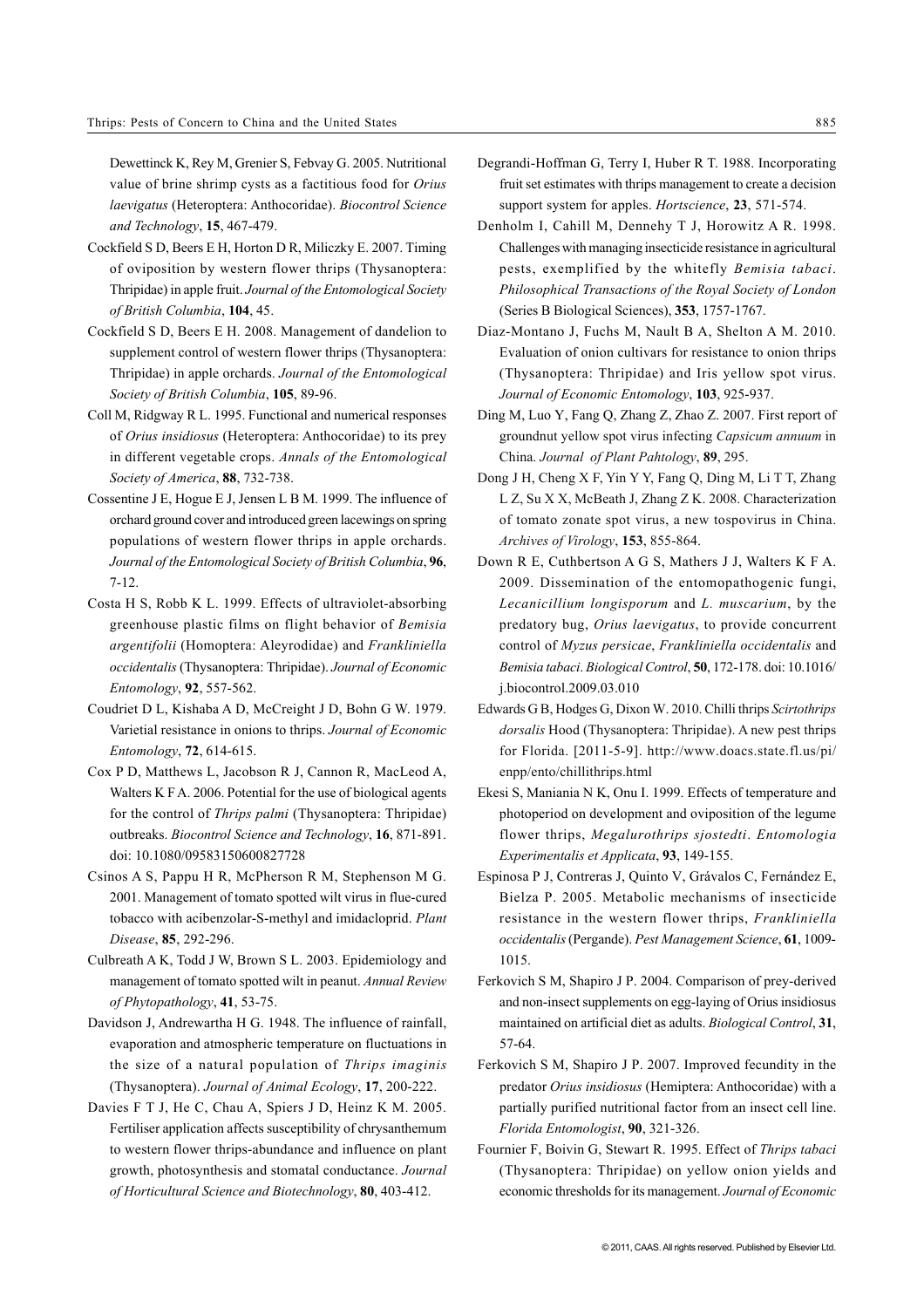*Entomology*, **88**, 1401-1407.

- Frantz G, Mellinger H C. 2009. Shifts in western flower thrips, *Frankliniella occidentalis* (Thysanoptera: Thripidae), population abundance and crop damage. *Florida Entomologist*, **92**, 29-34.
- Funderburk J. 2009. Management of the western flower thrips (Thysanoptera: Thripidae) in fruiting vegetables. *Florida Entomologist*, **92**, 1-6.
- Funderburk J, Stavisky J, Olson S. 2000. Predation of *Frankliniella occidentalis* (Thysanoptera: Thripidae) in field peppers by *Orius insidiosus* (Hemiptera: Anthocoridae). *Environmental Entomology*, **29**, 376-382.
- Funderburk J, Stavisky J, Tipping C, Gorbet D, Momol T, Berger R. 2002. Infection of *Frankliniella fusca* (Thysanoptera: Thripidae) in peanut by the parasitic nematode *Thripinema fuscum* (Tylenchidae: Allantonematidae). *Environmental Entomology*, **31**, 558-563.
- Gaum W G, Giliomee J H, Pringle K L. 1994. Life history and life tables of western flower thrips, *Frankliniella occidentalis* (Thysanoptera: Thripidae), on English cucumbers. *Bulletin of Entomological Research*, **84**, 219-224.
- Gent D H, Du Toit L J, Fichtner S F, Mohan S K, Pappu H R, Schwartz H F. 2006. Iris yellow spot virus: An emerging threat to onion bulb and seed production. *Plant Disease*, **90**, 1468-1480.
- Gerin C, Hance T, van Impe G. 1994. Demographical parameters of *Frankliniella occidentalis* (Pergande) (Thysanoptera: Thripidae). *Journal of Applied Entomology*, **118**, 370-377.
- Ghidiu G M, Hitchner E M, Funderburk J E. 2006. Goldfleck damage to tomato fruit caused by feeding of *Frankliniella occidentalis* (Thysanoptera: Thripidae). *Florida Entomologist*, **89**, 279-281.
- Gillespie D R, Quiring D J M. 1992. Competition between *Orius tristicolor* (White) (Hemiptera: Anthocoridae) and *Amblyseius cucumeris* (Oudemans) (Acari: Phytoseiidae) feeding on *Frankliniella occidentalis* (Pergande) (Thysanoptera: Thripidae). *Canadian Entomologist*, **124**, 1123-1128.
- Grasselly D, Perron G, Navarro E. 1995. Western flower thrips in peach orchards in France. In: Parker B L, Skinner M, Lewis T, eds., *Thrips Biology and Management*. Plenum Press, New York. pp. 389-392.
- Greenberg S M, Liu T X, Adamczyk J J. 2009. Thrips (Thysanoptera: Thripidae) on cotton in the lower Rio Grande Valley of Texas: Species composition, seasonal abundance, damage, and control. *Southwestern Entomologist*, **34**, 417- 430.
- Groves R L, Walgenbach J F, Moyer J W, Kennedy G G. 2002. The role of weed hosts and tobacco thrips, *Frankliniella fusca*, in the epidemiology of tomato spotted wilt virus. *Plant Disease*, **86**, 573-582.
- Gubba A, Gonsalves C, Stevens M R, Tricoli D M, Gonsalves D. 2002. Combining transgenic and natural resistance to obtain broad resistance to tospovirus infection in tomato (*Lycopersicon esculentum* Mill). *Molecular Breeding*, **9**, 13- 23.
- Han Y F. 1997. *Thysanoptera*. *Economic Insect Fauna of China.* vol. 55. Editorial Committee of Fauna Sinica Chinese Academy of Sciences, Science Press, Beijing. (in Chinese)
- Hansen E A, Funderburk J E, Reitz S R, Ramachandran S, Eger J E, McAuslane H. 2003. Within-plant distribution of *Frankliniella* species (Thysanoptera: Thripidae) and *Orius insidiosus* (Heteroptera: Anthocoridae) in field pepper. *Environmental Entomology*, **32**, 1035-1044.
- Hanssen I M, Lapidot M, Thomma B P H J. 2010. Emerging viral diseases of tomato crops. *Molecular Plant-Microbe Interactions*, **23**, 539-548.
- Hassani-Mehraban A, Botermans M, Verhoeven J, Meekes E, Saaijer J, Peters D, Goldbach R, Kormelink R. 2010. A distinct tospovirus causing necrotic streak on *Alstroemeria* sp. in Colombia. *Archives of Virology*, **155**, 423-428.
- Higgins C J, Myer J H. 1992. Sex ratio patterns and population dynamics of western flower thrips (Thysanoptera: Thripidae). *Environmental Entomology*, **21**, 322-330.
- Hirose Y, Kajita H, Takagi M, Okajima S, Napompeth B, Buranapanichpan S. 1993. Natural enemies of *Thrips palmi* and their effectiveness in the native habitat, Thailand. *Biological Control*, **3**, 1-5.
- Hoffmann M P, Petzoldt C H, MacNeil C R, Mishanec J J, Orfanedes M S, Young D H. 1995. Evaluation of an onion thrips pest management program for onions in New York. *Agriculture, Ecosystems and Environment*, **55**, 51-60.
- Hulshof J, Ketoja E, Vanninen I. 2003. Life history characteristics of *Frankliniella occidentalis* on cucumber leaves with and without supplemental food. *Entomologia Experimentalis et Applicata*, **108**, 19-32.
- Hulshof J, Vanninen I. 2002. Western flower thrips feeding on pollen, and its implications for control. In: Marullo R, Mound L A, eds., *Thrips and Tospoviruses: Proceedings of the 7th International Symposium on Thysanoptera*. July 2-7, 2002, Reggio Calabria, Italy. Australian National Insect Collection, Canberra. pp. 173-179.
- Hunter W B, Ullman D E. 1989. Analysis of mouthpart movements during feeding of *Frankliniella occidentalis* (Pergande) and *Frankliniella schultzei* Trybom (Thysanoptera: Thripidae). *International Journal of Insect Morphology and Embryology*, **18**, 161-172.
- Hurt C A, Brandenburg R L, Jordan D L, Kennedy G G, Bailey J E. 2005. Management of spotted wilt vectored by *Frankliniella fusca* (Thysanoptera: Thripidae) in virginia market-type peanut. *Journal of Economic Entomology*, **98**,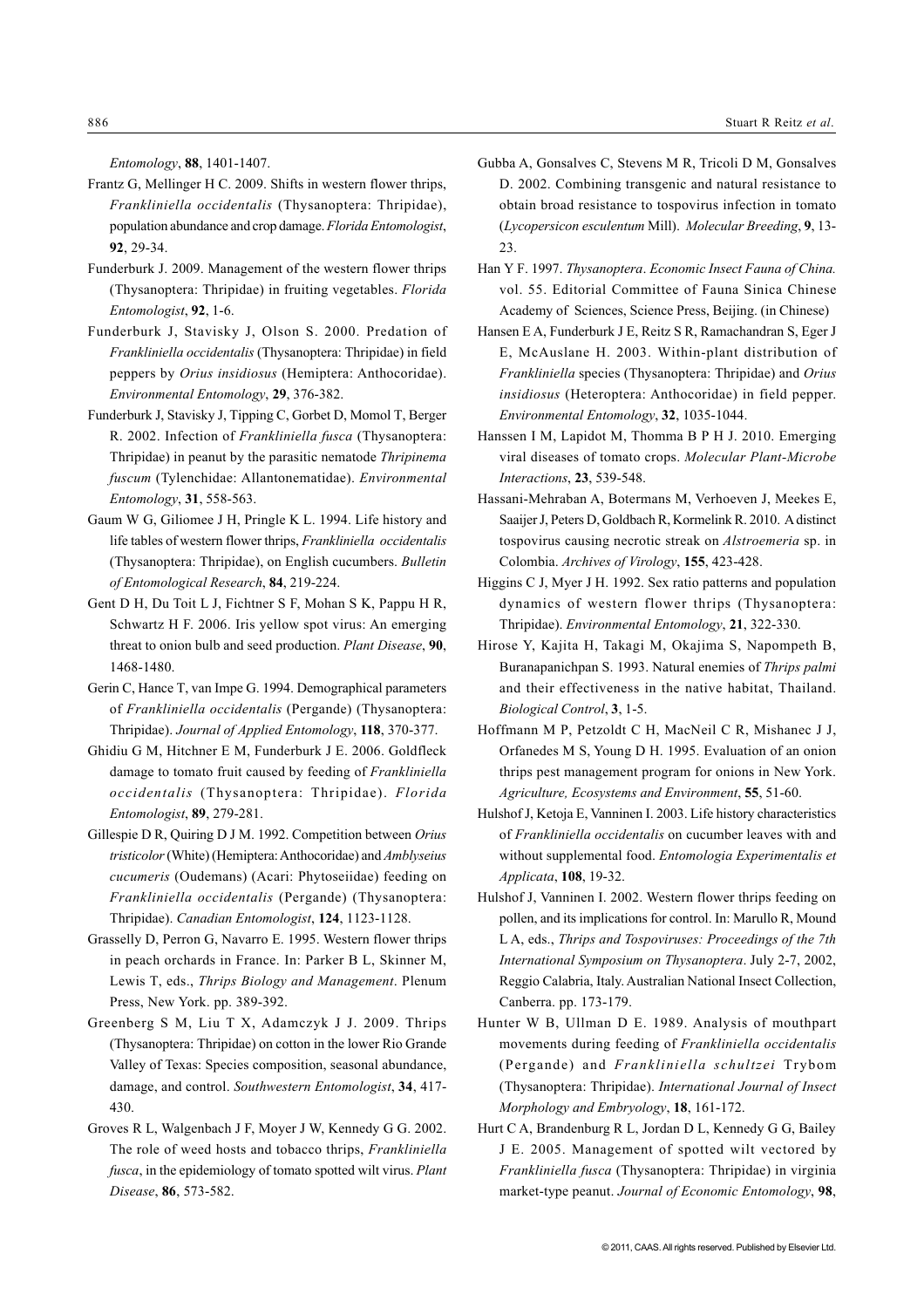1435-1440.

- Immaraju J A, Paine T D, Bethke J A, Robb K L, Newman J P. 1992. Western flower thrips (Thysanoptera: Thripidae) resistance to insecticides in coastal California greenhouses. *Journal of Economic Entomology*, **85**, 9-14.
- Ishida H, Murai T, Sonoda S, Yoshida H, Izumi Y, Tsumuki H. 2003. Effects of temperature and photoperiod on development and oviposition of *Frankliniella occidentalis* (Pergande) (Thysanoptera: Thripidae). *Applied Entomology and Zoology*, **38**, 65-68.
- Jacobson R J. 1997. Integrated pest management (IPM) in glasshouses. In: Lewis T E, ed., *Thrips as Crop Pests.* CAB International, New York. pp. 639-666.
- Jacobson R J, Chandler D, Fenlon J, Russell K M. 2001. Compatibility of *Beauveria bassiana* (Balsamo) Vuillemin with *Amblyseius cucumeris* Oudemans (Acarina: Phytoseiidae) to control *Frankliniella occidentalis* Pergande (Thysanoptera: Thripidae) on cucumber plants. *Biocontrol Science and Technology*, **11**, 391-400.
- Janmaat A F, de Kogel W J, Woltering E J. 2002. Enhanced fumigant toxicity of p-cymene against *Frankliniella occidentalis* by simultaneous application of elevated levels of carbon dioxide. *Pest Management Science*, **58**, 167-173.
- Jarosik V, Kolias M, Lapchin L, Rochat J, Dixon A F G. 1997. Seasonal trends in the rate of population increase of *Frankliniella occidentalis* (Thysanoptera: Thripidae) on cucumber. *Bulletin of Entomological Research*, **87**, 487-495.
- Jensen S E. 2000. Insecticide resistance in the western flower thrips, *Frankliniella occidentalis*. *Integrated Pest Management Reviews*, **5**, 131-146.
- Jiang X L, Bai S, Xiao Q, Yang B. 2001. Serving for Kunming international flower feast. *Plant Quarantine*, **15**, 115-117. (in Chinese)
- Johnson M C. 1986. Population trends of a newly introduced species, *Thrips palmi* (Thysanoptera: Thripidae), on commercial watermelon plantings in Hawaii. *Journal of Economic Entomology*, **79**, 718-720.
- Kamm J A. 1972. Environmental influence on reproduction, diapause, and morph determination of *Anaphothrips obscurus* (Thysanoptera: Thripidae). *Environmental Entomology*, **1**, 16-19.
- Katayama H. 1997. Effect of temperature on development and oviposition of western flower thrips *Frankliniella occidentalis* (Pergande). *Japanese Journal of Applied Entomology and Zoology*, **41**, 225-231.
- Kawai A. 1995. Control of *Thrips palmi* Karny (Thysanoptera: Thripidae) by *Orius* spp. (Heteroptera: Anthocoridae) on greenhouse eggplant. *Applied Entomology and Zoology*, **30**, 1-7.

Kendall D M, Capinera J L. 1987. Susceptibility of onion growth

stages to onion thrips (Thysanoptera: Thripidae) damage and mechanical defoliation. *Environmental Entomology*, **16**, 859-863.

- Kindt F, Joosten N N, Peters D, Tjallingii W F. 2003. Characterisation of the feeding behaviour of western flower thrips in terms of electrical penetration graph (EPG) waveforms. *Journal of Insect Physiology*, **49**, 183-191.
- Kirk W D J. 1984. Pollen-feeding in thrips (Insecta: Thysanoptera). *Journal of Zoology* (London), **204**, 107-118.
- Kirk W D J. 1997. Feeding. In: Lewis T, ed., *Thrips as Crop Pests*. CAB International, New York. pp. 119-174.
- Kirk W D J, Terry L I. 2003. The spread of the western flower thrips *Frankliniella occidentalis* (Pergande). *Agricultural and Forest Entomology*, **5**, 301-310.
- de Kogel W J, van der Hoek M, Mollema C. 1997. Variation in performance of western flower thrips populations on susceptible and partially resistant cucumber. *Entomologia Experimentalis et Applicata*, **83**, 73-80.
- Kumm S, Moritz G. 2008. First detection of *Wolbachia* in arrhenotokous populations of thrips species (Thysanoptera: Thripidae and Phlaeothripidae) and its role in reproduction. *Environmental Entomology*, **37**, 1422-1428.
- Kumm S, Moritz G. 2010. Life-cycle variation, including female production by virgin females in *Frankliniella occidentalis* (Thysanoptera: Thripidae). *Journal of Applied Entomology*, **134**, 491-497.
- Kursar T, Coley P. 1991. Nitrogen content and expansion rate of young leaves of rain forest species: implications for herbivory. *Biotropica*, **23**, 141-150.
- Larentzaki E, Plate J, Nault B A, Shelton A M. 2008. Impact of straw mulch on populations of onion thrips (Thysanoptera: Thripidae) in onion. *Journal of Economic Entomology*, **101**, 1317-1324.
- Latham L J, Jones R A C. 1998. Selection of resistance breaking strains of tomato spotted wilt tospovirus. *Annals of Applied Biology*, **133**, 385-402.
- Lei Z R, Wen J Z, Wang Y. 2004. The diagnosis characteristics and control techniques of an invasive pest-western flower thrips, *Frankliniella occidentalis*. *Plant Protection*, **30**, 63- 66.
- Lewis T. 1973. *Thrips: Their Biology, Ecology, and Economical Importance*. Academic Press, London and New York. p. 349.
- Li K, Zhao P, Cash D. 2009. Biology and management of major alfalfa diseases and pests. In: Hu Y, Cash D, eds., *Alfalfa Management Guide for Ningxia*. Food and Agricultural Organization, Beijing. pp. 37-58. (in Chinese)
- Liu L H, Zhang F, Wu Z Q. 2008. Effect of temperatures on the development and survival rate of western flower thrips, *Frankliniella occidentalis* (Pergande). *Acta Ecologica Sinica*, **28**, 4891-4895. (in Chinese)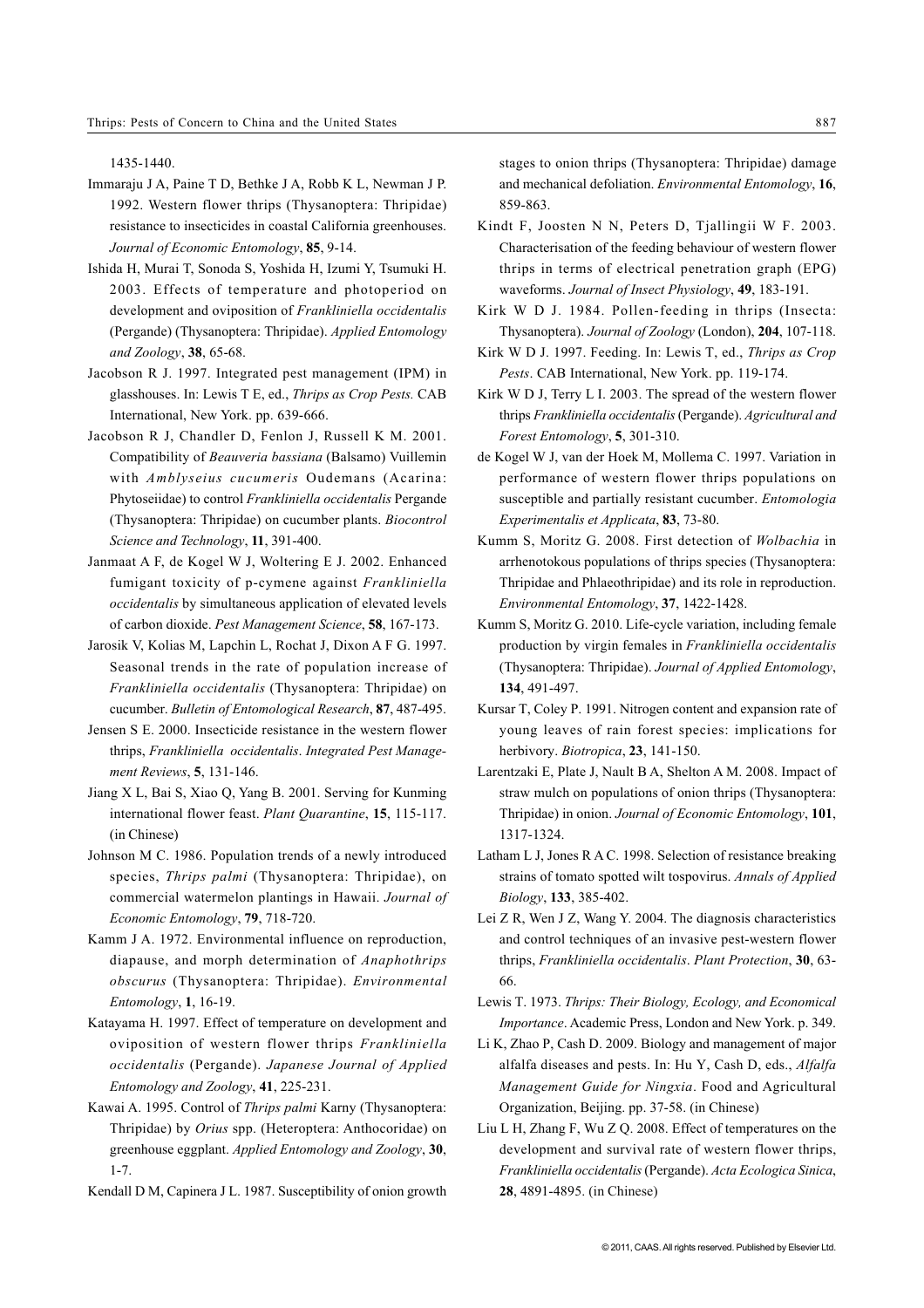- Loomans A J M. 2006. Exploration for hymenopterous parasitoids of thrips. *Bulletin of Insectology*, **59**, 69-83.
- Loomans A J M, Murai T, Greene I D. 1997. Interactions with hymenopterous parasitoids and parasitic nematodes. In: Lewis T, ed., *Thrips as Crop Pests*. CAB International, New York, USA. pp. 355-397.
- Lu F M, Lee H S. 1987. The life history and seasonal occurrence of onion thrips (*Thrips tabaci* Lindeman). *Journal of Agricultural Research of China*, **36**, 118-124. (in Chinese)
- Lublinkhof J, Foster D E. 1977. Development and reproductive capacity of *Frankliniella occidentalis* (Thysanoptera: Thripidae) reared at three temperatures. *Journal of the Kansas Entomological Society*, **50**, 313-316.
- Ludwig S. 2009. Chilli thrips: a new pest in Texas. [2011-5-9]. http://chillithrips.tamu.edu/
- MacDonald O C. 1993. Susceptibility of western flower thrips, *Frankliniella occidentalis* (Pergande) to fumigation with methyl bromide. *Annals of Applied Biology*, **123**, 531-537.
- Mailhot D, Marois J, Wright D. 2007a. Species of thrips associated with cotton flowers. *Journal of Cotton Science*, **11**, 186-198.
- Mailhot D J, Marois J J, Wright D L. 2007b. Influence of flower thrips on *Fusarium* hardlock severity. *Plant Disease*, **91**, 1423-1429.
- Mandal B, Pappu H R, Csinos A S, Culbreath A K. 2006. Response of peanut, pepper, tobacco, and tomato cultivars to two biologically distinct isolates of tomato spotted wilt virus. *Plant Disease*, **90**, 1150-1155.
- Maris P C, Joosten N N, Goldbach R W, Peters D. 2003. Restricted spread of tomato spotted wilt virus in thripsresistant pepper. *Phytopathology*, **93**, 1223-1227.
- Martin N, Workman P. 1994. Confirmation of a pesticide-resistant strain of western flower thrips in New Zealand. *Proceedings of the 47th New Zealand Plant Protection Conference*. pp. 144-144.
- Matsuura S, Hoshino S, Koga H. 2006. Verbena as a trap crop to suppress thrips-transmitted tomato spotted wilt virus in chrysanthemums. *Journal of General Plant Pathology*, **72**, 180-185.
- Mattson W J Jr. 1980. Herbivory in relation to plant nitrogen content. *Annual Review of Ecology and Systematics*, **11**, 119- 161.
- McDonald J R, Bale J S, Walters K F A. 1998. Effect of temperature on development of the western flower thrips, *Frankliniella occidentalis* (Thysanoptera: Thripidae). *European Journal of Entomology*, **95**, 301-306.
- McMurtry J, Johnson H, Newberger S. 1991. Imported parasite of greenhouse thrips established on California avocado. *California Agriculture*, **45**, 31-32.
- van den Meiracker R A F, Ramakers P M J. 1991. Biological control of the western flower thrips *Frankliniella ocidentalis*

in sweet pepper with the anthocorid predator *Orius insidiosus*. *Mededelingen van de Faculteit Lanbouwwentenschappen Riiijuniversityteit Gent*, **56**, 241- 249.

- Messelink G J, van Steenpaal S E F, Ramakers P M J. 2006. Evaluation of phytoseiid predators for control of western flower thrips on greenhouse cucumber. *Biocontrol*, **51**, 753- 768.
- Milne M, Walter G H. 1998. Host species and plant part specificity of the polyphagous onion thrips, *Thrips tabaci* Lindeman (Thysanoptera: Thripidae), in an Australian cotton-growing area. *Australian Journal of Entomology*, **37**, 115-119.
- Mo J, Munro S, Boulton A, Stevens M. 2008. Within-plant distribution of onion thrips (Thysanoptera: Thripidae) in onions. *Journal of Economic Entomology*, **101**, 1331-1336.
- Mo J, Stevens M, Liu D L, Herron G. 2009. Investigating the effect of invasion characteristics on onion thrips (Thysanoptera: Thripidae) populations in onions with a temperature-driven process model. *Environmental Entomology*, **38**, 1575-1584.
- Mollema C, Cole R A. 1996. Low aromatic amino acid concentrations in leaf proteins determine resistance to *Frankliniella occidentalis* in four vegetable crops. *Entomologia Experimentalis et Applicata*, **78**, 325-333.
- Momol M T, Olson S M, Funderburk J E, Stavisky J, Marois J J. 2004. Integrated management of tomato spotted wilt on field-grown tomatoes. *Plant Disease*, **88**, 882-890.
- Moritz G. 1997. Structure, growth and development. In: Lewis T, ed., *Thrips as Crop Pests*. CAB International, New York. pp. 15-63.
- Moritz G, Kumm S, Mound L. 2004a. Tospovirus transmission depends on thrips ontogeny. *Virus Research*, **100**, 143-149.
- Moritz G, Mound L A, Morris D C, Goldarazena A. 2004b. Pest thrips of the world-visual and molecular identification of pest thrips. CD, Centre for Biological Information Technology, Brisbane, Australia.
- Morse J G, Hoddle M S. 2006. Invasion biology of thrips. *Annual Review of Entomology*, **51**, 67-89.
- Morse J G, Zareh N. 1991. Pesticide-induced hormoligosis of citrus thrips (Thysanoptera: Thripidae) fecundity. *Journal of Economic Entomology*, **84**, 1169-1174.
- Mound L A. 1997. Biological diversity. In: Lewis T, ed., *Thrips as Crop Pests*. CAB International, New York. pp. 197-215.
- Mound L A. 2005. Thysanoptera: diversity and interactions. *Annual Review of Entomology*, **50**, 247-269.
- Mound L A, Collins D W. 2000. A south east Asian pest species newly recorded from Europe: *Thrips parvispinus* (Thysanoptera: Thripidae), its confused identity and potential quarantine significance. *European Journal of*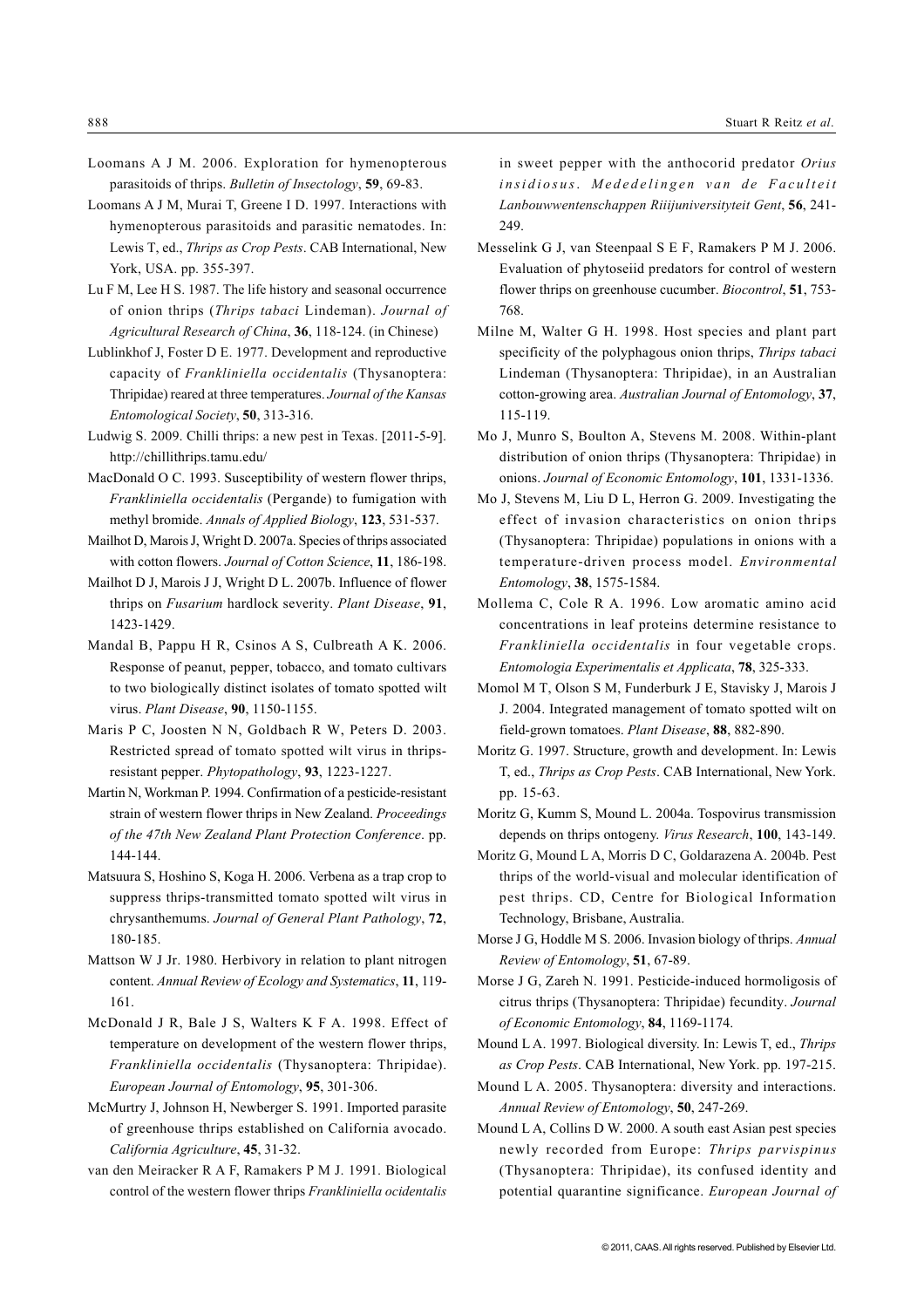*Entomology*, **97**, 197-200.

- Mound L A, Morris D C. 2007. The insect order Thysanoptera: classification versus systematics. *Zootaxa*, **1668**, 395-411.
- Mound L A, Teulon D A J. 1995. Thysanoptera as phytophagous opportunists. In: Parker B L, Skinner M, Lewis T, eds., *Thrips Biology and Management*. Plenum, New York. pp. 3- 19.
- Mound L A, Wheeler G S, Williams D A. 2010. Resolving cryptic species with morphology and DNA; thrips as a potential biocontrol agent of Brazilian peppertree, with a new species and overview of *Pseudophilothrips* (Thysanoptera). *Zootaxa*, **2432**, 59-68.
- Multani P S, Cramer C S, Steiner R L, Creamer R. 2009. Screening winter-sown onion entries for iris yellow spot virus tolerance. *Hortscience*, **44**, 627-632.
- Murai T. 2001. Development and reproductive capacity of *Thrips hawaiiensis* (Thysanoptera: Thripidae) and its potential as a major pest. *Bulletin of Entomological Research*, **91**, 193-198.
- Murai T. 2002. The pest and vector from the east: *Thrips palmi*. In: Marullo R, Mound L A, eds., *Thrips and Tospoviruses: Proceedings of the 7th International Symposium on Thysanoptera*. July 2-7, 2002, Reggio Calabria, Italy. Australian National Insect Collection, Canberra. pp. 19-32.
- Nagai K. 1991. Integrated control programs for *Thrips palmi* Karny on eggplants (*Solanum melongena* L.) in an open field. *Japanese Journal of Applied Entomology and Zoology*, **35**, 283-290.
- Nakao S. 1999. Life cycle and wing polymorphism of composite thrips, *Microcephalothrips abdominalis* (Crawford). *Japanese Journal of Applied Entomology and Zoology*, **43**, 13-24.
- Nault B A, Shelton A M. 2010. Impact of insecticide efficacy on developing action thresholds for pest management: A case study of onion thrips (Thysanoptera: Thripidae) on onion. *Journal of Economic Entomology*, **103**, 1315-1326. doi: 10. 1603/ec10096
- Nault B A, Shelton A M, Gangloff-Kaufmann J L, Clark M E, Werren J L, Cabrera-la Rosa J C, Kennedy G G. 2006. Reproductive modes in onion thrips (Thysanoptera: Thripidae) populations from New York onion fields. *Environmental Entomology*, **35**, 1264-1271.
- Nielsen M C, Teulon D A J, Chapman R B, Butler R C, Drayton G M, Philipsen H. 2010. Comparison of life history parameters of two *Frankliniella occidentalis* (Thysanoptera: Thripidae) strains in New Zealand. *Environmental Entomology*, **39**, 303-311.
- Nischwitz C, Pappu H R, Mullis S W, Sparks A N, Langston D R, Csinos A S, Gitaitis R D. 2007. Phylogenetic analysis of Iris yellow spot virus isolates from onion (*Allium cepa*) in Georgia (USA) and Peru. *Journal of Phytopathology*, **155**,

531-535.

- Northfield T D, Paini D R, Funderburk J E, Reitz S R. 2008. Annual cycles of *Frankliniella* spp. (Thysanoptera: Thripidae) thrips abundance on north Florida uncultivated reproductive hosts: Predicting possible sources of pest outbreaks. *Annals of the Entomological Society of America*, **101**, 769-778.
- Olatinwo R O, Paz J O, Brown S L, Kemerait Jr R C, Culbreath A K, Beasley Jr J P, Hoogenboom G. 2008. A predictive model for spotted wilt epidemics in peanut based on local weather conditions and the tomato spotted wilt virus risk index. *Phytopathology*, **98**, 1066-1074.
- Paini D R, Funderburk J E, Jackson C T, Reitz S R. 2007. Reproduction of four thrips species (Thysanoptera: Thripidae) on uncultivated hosts. *Journal of Entomological Science*, **42**, 610-615.
- Paini D R, Funderburk J E, Reitz S R. 2008. Competitive exclusion of a worldwide invasive pest by a native. Quantifying competition between two phytophagous insects on two host plant species. *Journal of Animal Ecology*, **77**, 184-190.
- Pappu H R, Jones R A C, Jain R K. 2009. Global status of tospovirus epidemics in diverse cropping systems: Successes achieved and challenges ahead. *Virus Research*, **141**, 219- 236.
- Park C G, Kim H Y, Lee J H. 2010. Parameter estimation for a temperature-dependent development model of *Thrips palmi* Karny (Thysanoptera: Thripidae). *Journal of Asia-Pacific Entomology*, **13**, 145-149. doi: 10.1016/j.aspen.2010.01.005
- Parrella G, Gognalons P, Gebre-Selassie K, Vovlas C, Marchoux G. 2003. An update of the host range of tomato spotted wilt virus. *Journal of Plant Pathology*, **85**, 227-264.
- Parrella M P, Lewis T. 1997. Integrated pest management (IPM) in field crops. In: Lewis T, ed., *Thrips as Crop Pests*. CAB International, Wallingford, UK. pp. 595-614.
- Pearsall I A. 2000. Damage to nectarines by the western flower thrips (Thysanoptera: Thripidae) in the interior of British Columbia, Canada. *Journal of Economic Entomology*, **93**, 1207-1215.
- Pearsall I A, Myers J H. 2001. Spatial and temporal patterns of dispersal of western flower thrips (Thysanoptera: Thripidae) in nectarine orchards in British Columbia. *Journal of Economic Entomology*, **94**, 831-843.
- Pianka E R. 1970. On r- and K-selection. *American Naturalist*, **104**, 592-597.
- Puche H, Berger R D, Funderburk J E. 1995. Population dynamics of *Frankliniella* species (Thysanoptera: Thripidae) thrips and progress of spotted wilt in tomato fields. *Crop Protection*, **14**, 577-583.
- Race S R. 1961. Early-season thrips control on cotton in New Mexico. *Journal of Economic Entomology*, **54**, 974-976.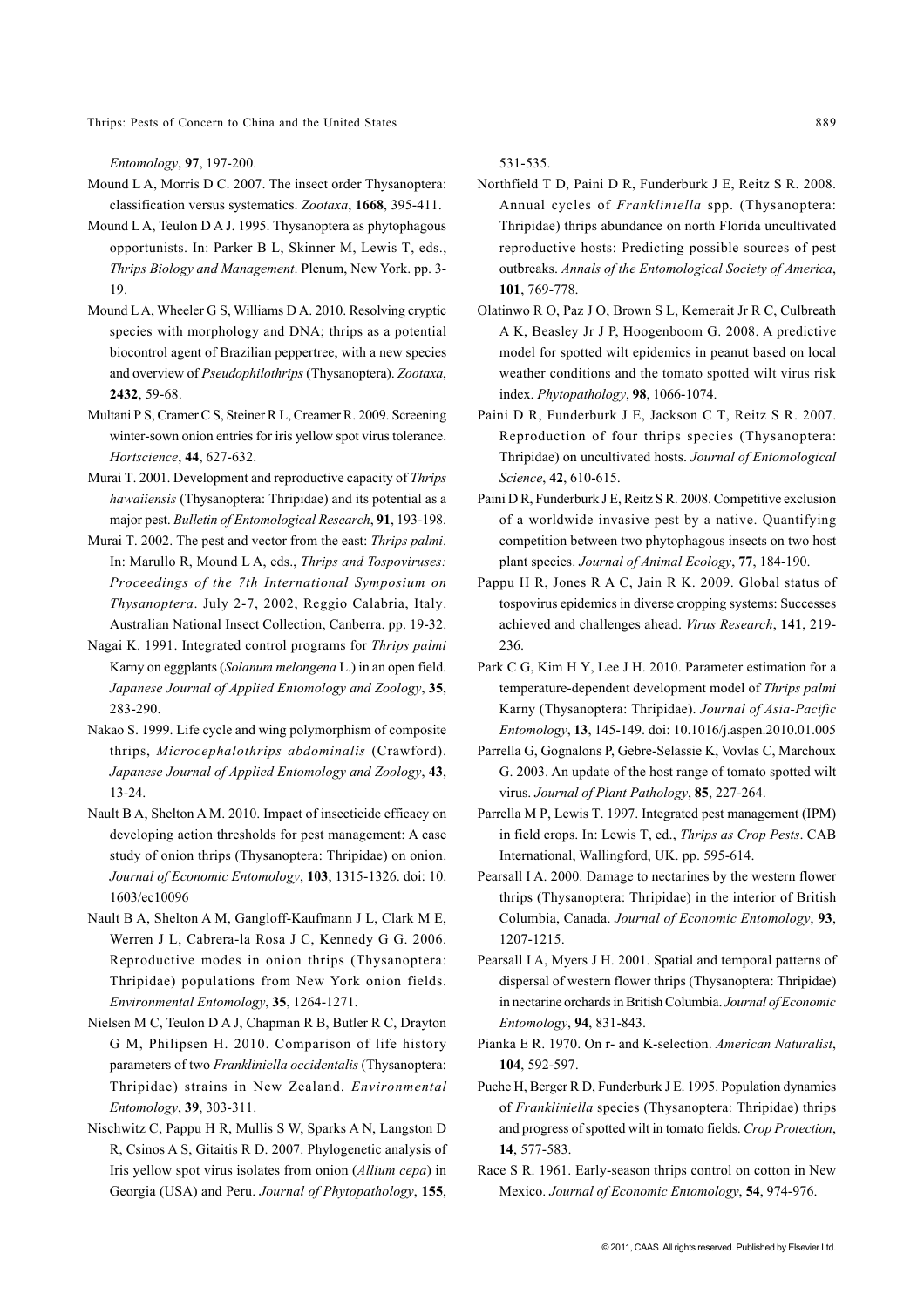- Ramachandran S, Funderburk J, Stavisky J, Olson S. 2001. Population abundance and movement of *Frankliniella* species and *Orius insidiosus* in field pepper. *Agricultural and Forest Entomology*, **3**, 1-10.
- Reitz S R. 2002. Seasonal and within plant distribution of *Frankliniella* thrips (Thysanoptera: Thripidae) in north Florida tomatoes. *Florida Entomologist*, **85**, 431-439.
- Reitz S R. 2005. Biology and ecology of flower thrips in relation to tomato spotted wilt virus. *Acta Horticulturae*, **695**, 79- 84.
- Reitz S R. 2008. Comparative bionomics of *Frankliniella occidentalis* and *Frankliniella tritici*. *Florida Entomologist*, **91**, 474-476.
- Reitz S R. 2009. Biology and ecology of the western flower thrips (Thysanoptera: Thripidae): The making of a pest. *Florida Entomologist*, **92**, 7-13i.
- Reitz S R, Yearby E L, Funderburk J E, Stavisky J, Momol M T, Olson S M. 2003. Integrated management tactics for *Frankliniella thrips* (Thysanoptera: Thripidae) in field-grown pepper. *Journal of Economic Entomology*, **96**, 1201-1214.
- Ren J, Lei Z R, Hua L. 2008. The study on trapping effects of colorful card on *Frankliniella occidentalis* (Pergande). *Chinese Plant Protection*, **28**, 34-35. (in Chinese)
- Ren J, Lei Z R, Zhang L J, Li H L, Hua L. 2006. The occurrences and damages of *Frankliniella occidentalis* in Beijing. *Chinese Plant Protection*, **26**, 5-7. (in Chinese)
- Rhainds M, Shipp J L. 2003. Dispersal of adult western flower thrips (Thysanoptera: Thripidae) on chrysanthemum plants: impact of feeding-induced senescence of inflorescences. *Environmental Entomology*, **32**, 1056-1065.
- Rhodes A A, Morse J G, Robertson C A. 1989. A simple multigeneration phenology model: Application to *Scirtothrips citri* (Thysanoptera: Thripidae) prediction on California oranges. *Agriculture, Ecosystems & Environment*, **25**, 299- 313. doi: 10.1016/0167-8809(89)90127-8
- van Rijn P C J, Mollema C, Steenhuis-Broers G M. 1995. Comparative life history studies of *Frankliniella occidentalis* and *Thrips tabaci* (Thysanoptera: Thripidae) on cucumber. *Bulletin of Entomological Research*, **85**, 285-297.
- Riley D G, Chitturi A, Sparks Jr A N. 2007. Does natural deposition of pine pollen affect the ovipositional behavior of *Frankliniella occidentalis* and *Frankliniella fusca*? *Entomologia Experimentalis et Applicata*, **124**, 133-141.
- Riley D G, Pappu H R. 2004. Tactics for management of thrips (Thysanoptera: Thripidae) and tomato spotted wilt virus in tomato. *Journal of Economic Entomology*, **97**, 1648-1658.
- Robb K L. 1989. Analysis of *Frankliniella occidentalis* (Pergande) as a pest of floricultural crops in California greenhouses. PhD thesis, University of California Riverside. p. 135.

Rosenheim J A, Johnson M W, Mau R F L, Welter S C, Tabashnik

B E. 1996. Biochemical preadaptations, founder events, and the evolution of resistance in arthropods. *Journal of Economic Entomology*, **89**, 263-273.

- Rugman-Jones P F, Hoddle M S, Mound L A, Stouthamer R. 2006. Molecular identification key for pest species of *Scirtothrips* (Thysanoptera: Thripidae). *Journal of Economic Entomology*, **99**, 1813-1819.
- Rugman-Jones P F, Hoddle M S, Stouthamer R. 2010. Nuclearmitochondrial barcoding exposes the global pest western flower thrips (Thysanoptera: Thripidae) as two sympatric cryptic species in its native California. *Journal of Economic Entomology*, **103**, 877-886.
- Sabelis M W, van Rijn P C J. 1997. Predation by mites and insects. In: Lewis T, ed., *Thrips as Crop Pests*. CAB International, Wallingford, UK. pp. 259-354.
- Sakimura K. 1963. *Frankliniella fusca*, an additional vector for the tomato spotted wilt virus, with notes on *Thrips tabaci*, another vector. *Phytopathology*, **53**, 412-415.
- Sakimura K. 1969. A comment on the color forms of *Frankliniella schultzei* (Thysanoptera: Thripidae) in relation to transmission of the tomato spotted wilt virus. *Pacific Insects*, **11**, 761-762.
- Salguero-Navas V E, Funderburk J E, Olson S M, Beshear R J. 1991. Damage to tomato fruit by the western flower thrips (Thysanoptera: Thripidae). *Journal of Entomological Science*, **26**, 436-442.
- Samuel G, Bald J G, Pitman H A. 1930. Investigations on 'spotted wilt' of tomatoes, Australia. *Commonwealth Council for Scientific and Industrial Research Bulletin*, **44**, 8-11.
- Schuch U K, Redak R A, Bethke J A. 1998. Cultivar, fertilizer, and irrigation affect vegetative growth and susceptibility of chrysanthemum to western flower thrips. *Journal of the American Society for Horticultural Science*, **123**, 727-733.
- Scott Brown A S, Simmonds M S J, Blaney W M. 2002. Relationship between nutritional composition of plant species and infestation levels of thrips. *Journal of Chemical Ecology*, **28**, 2399-2409.
- Seal D R, Kumar V. 2010. Biological response of chilli thrips, *Scirtothrips dorsalis* Hood (Thysanoptera: Thripidae), to various regimes of chemical and biorational insecticides. *Crop Protection*, **29**, 1241-1247.
- Shapiro J P, Ferkovich S M. 2002. Yolk protein immunoassays (YP-ELISA) to assess diet and reproductive quality of massreared *Orius insidiosus* (Heteroptera: Anthocoridae). *Journal of Economic Entomology*, **95**, 927-935.
- Shapiro J P, Reitz S R, Shirk P D. 2009. Nutritional manipulation of adult female *Orius pumilio* (Hemiptera: Anthocoridae) enhances initial predatory performance. *Journal of Economic Entomology*, **102**, 500-506.

Shelton A M, Zhao J Z, Nault B A, Plate J, Musser F R, Larentzaki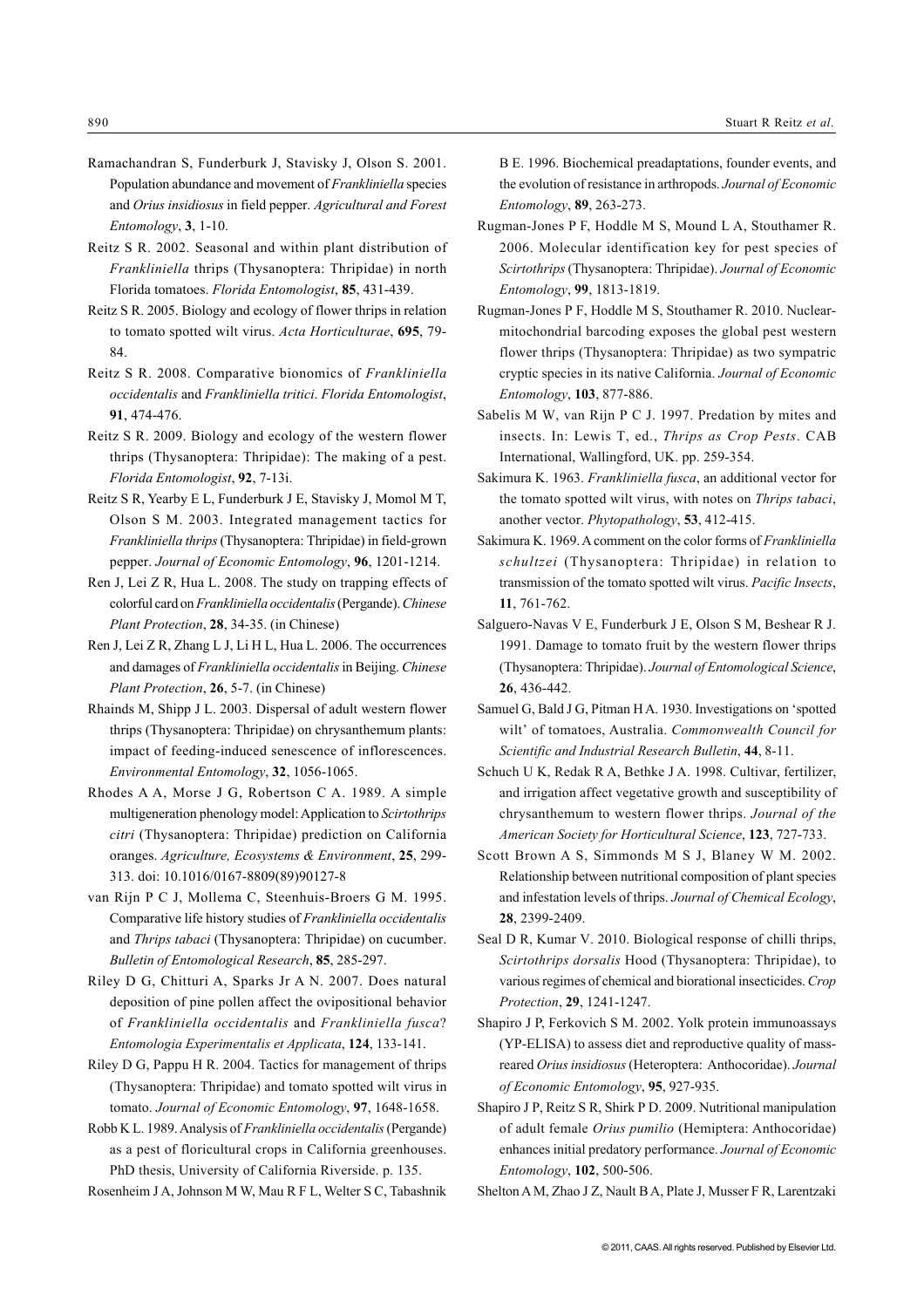E. 2006. Patterns of insecticide resistance in onion thrips (Thysanoptera: Thripidae) in onion fields in New York. *Journal of Economic Entomology*, **99**, 1798-1804.

- Shipp J L, van Houten Y M. 1997. Influence of temperature and vapor pressure deficit on survival of the predatory mite *Amblyseius cucumeris* (Acari: Phytoseiidae). *Environmental Entomology*, **26**, 106-113.
- Shipp J L, Ward K I, Gillespie T J. 1996. Influence of temperature and vapor pressure deficit on the rate of predation by the predatory mite, *Amblyseius cucumeris*, on *Frankliniella occidentalis*. *Entomologia Experimentalis et Applicata*, **78**, 31-38.
- Shipp J L, Zhang Y, Hunt D W A, Ferguson G. 2003. Influence of humidity and greenhouse microclimate on the efficacy of *Beauveria bassiana* (Balsamo) for control of greenhouse arthropod pests. *Environmental Entomology*, **32**, 1154-1163.
- Simmonds H. 1933. The biological control of the weed *Clidemia hirta* (L.) D. Don in Fiji. *Bulletin of Entomological Research*, **24**, 345-348.
- Simpson T, Bikoba V, Tipping C, Mitcham E J. 2007. Ethyl formate as a postharvest fumigant for selected pests of table grapes. *Journal of Economic Entomology*, **100**, 1084-1090.
- Sims K, Funderburk J, Boucias D. 2005. Host-parasite biology of *Thripinema fuscum* (Tylenchida: Allantonematidae) and *Frankliniella fusca* (Thysanoptera: Thripidae). *Journal of Nematology*, **37**, 4-11.
- Sims K R, Funderburk J E, Reitz S R, Boucias D G. 2009. The impact of a parasitic nematode, *Thripinema fuscum*, on the feeding behavior and vector competence of *Frankliniella fusca*. *Entomologia Experimentalis et Applicata*, **132**, 200- 208.
- Srivastava P, Mailhot D, Leite B, Marois J, Wright D, Nichols R. 2010. *Fusarium verticillioides* (Saccardo) Nirenberg associated with hardlock of cotton. *Current Microbiology*, **61**, 79-84. doi: 10.1007/s00284-009-9578-5
- Srivistava M, Bosco L, Funderburk J, Olson S, Weiss A. 2008. Spinetoram is compatible with the key natural enemy of *Frankliniella* species thrips in pepper. *Plant Health Progress*. doi.10.1094/PHP-2008-0118-02-RS
- Stacey D A, Fellowes M D E. 2002. Temperature and the development rates of thrips: Evidence for a constraint on local adaptation? *European Journal of Entomology*, **99**, 399- 404.
- Stavisky J, Funderburk J E, Brodbeck B V, Olson S M, Andersen P C. 2002. Population dynamics of *Frankliniella* spp. and tomato spotted wilt incidence as influenced by cultural management tactics in tomato. *Journal of Economic Entomology*, **95**, 1216-1221.
- Stern V M, Smith R F, van den Bosch R, Hagen K S. 1959. The integrated control concept. *Hilgardia*, **28**, 81-101.
- Su D K, Yuan X Z, Xie Y H, Wang S R, Ding H. 1987. tomato spotted wilt virus in tomato in Chengdu and Dukou. *Acta*
- *Phytopathologica Sinica*, **17**, 255-256. (in Chinese) Sun X H, Xu X N, Wang E D. 2009. The prey preference of *Orius sauteri* on western flower thrips and two-spotted spider mite. *Acta Ecologica Sinica*, **29**, 6285-6291. (in Chinese)
- Tatara A. 1994. Effect of temperature and host plant on the development, fertility and longevity of *Scirtothrips dorsalis* Hood (Thysanoptera: Thripidae). *Applied Entomology and Zoology*, **29**, 31-37.
- Terry L I. 1991. *Frankliniella occidentalis* (Thysanoptera: Thripidae) oviposition in apple buds: Role of bloom state, blossom phenology, and population density. *Environmental Entomology*, **20**, 1568-1576.
- Terry L I, Kelly C K. 1993. Patterns of change in secondary and tertiary sex ratios of the *Terebrantian thrips*, *Frankliniella occidentalis*. *Entomologia Experimentalis et Applicata*, **66**, 213-225.
- Teulon D, Nielsen M. 2005. Distribution of western (glasshouse strain) and Intonsa flower thrips in New Zealand. *New Zealand Plant Protection*, **58**, 208-212.
- Tipping C, Nguyen K B, Funderburk J E, Smart G C. 1998. *Thripenema fuscum* n. sp. (Tylenchida: Allantonematidae), a parasite of the tobacco thrips, *Frankliniella fusca* (Thysanoptera). *Journal of Nematology*, **30**, 232-236.
- Toews M D, Tubbs R S, Wann D Q, Sullivan D. 2010. Thrips (Thysanoptera: Thripidae) mitigation in seedling cotton using strip tillage and winter cover crops. *Pest Management Science*, **66**, 1089-1095. doi: 10.1002/ps.1983
- Trichilo P J, Leigh T F. 1986. Predation on spider mite eggs by the western flower thrips, *Frankliniella occidentalis* (Thysanoptera: Thripidae), an opportunist in a cotton agroecosystem. *Environmental Entomology*, **15**, 821-825.
- Trichilo P J, Leigh T F. 1988. Influence of resource quality on the reproductive fitness of flower thrips (Thysanoptera: Thripidae). *Annals of the Entomological Society of America*, **81**, 64-70.
- Tsai J H, Yue B, Webb S E, Funderburk J E, Hsu H T. 1995. Effect of host plant and temperature on growth and reproduction of *Thrips palmi* (Thysanoptera: Thripidae). *Environmental Entomology*, **24**, 1598-1603.
- Tsuda S, Fujisawa I, Ohnishi J, Hosokawa D, Tomaru K. 1996. Localization of tomato spotted wilt tospovirus in larvae and pupae of the insect vector *Thrips setosus*. *Phytopathology*, **86**, 1199-1203.
- Ugine T A, Wraight S P, Brownbridge M, Sanderson J P. 2005a. Development of a novel bioassay for estimation of median lethal concentrations  $(LC_{50})$  and doses  $(LD_{50})$  of the entomopathogenic fungus *Beauveria bassiana*, against